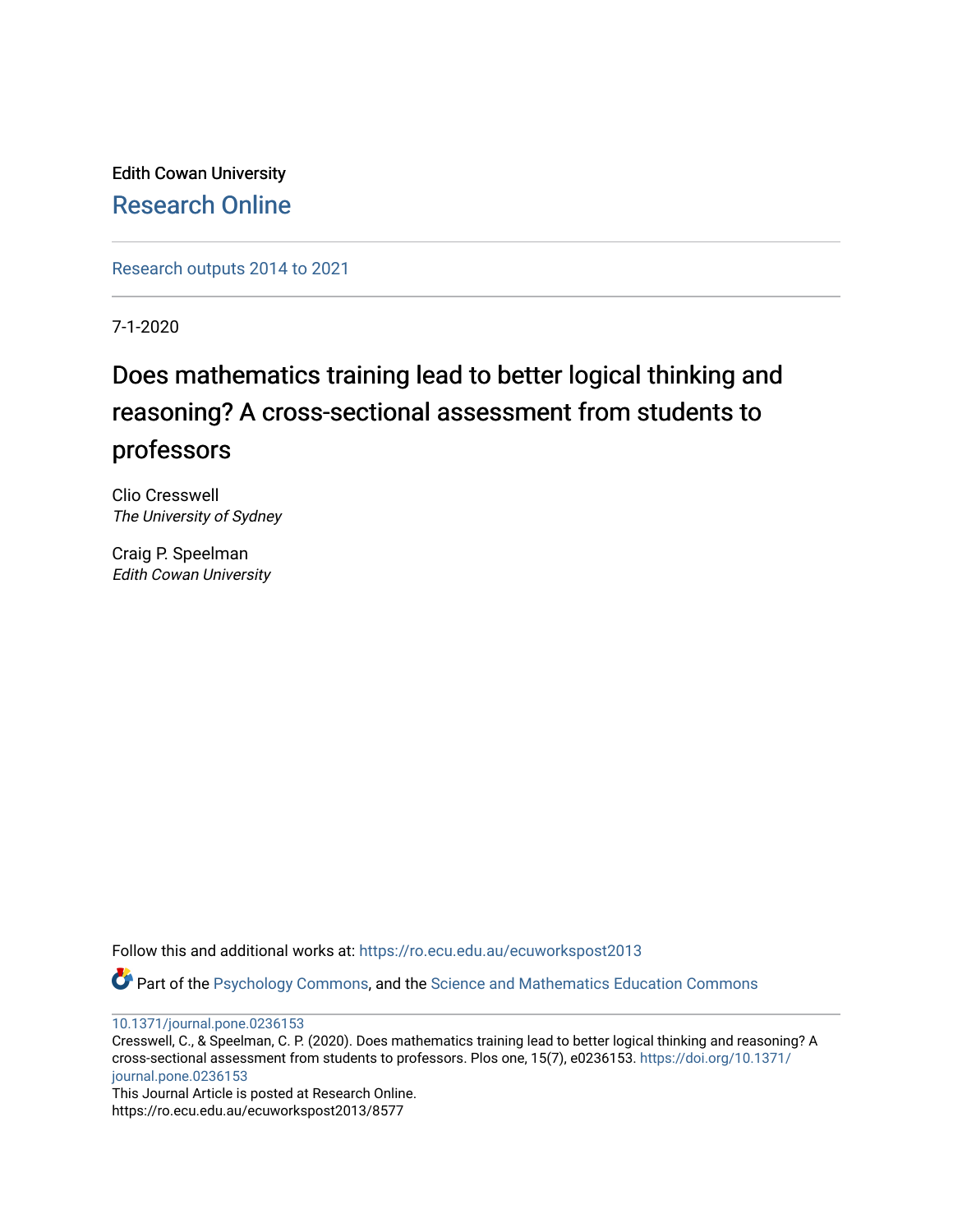

# **OPEN ACCESS**

**Citation:** Cresswell C, Speelman CP (2020) Does mathematics training lead to better logical thinking and reasoning? A cross-sectional assessment from students to professors. PLoS ONE 15(7): e0236153. [https://doi.org/10.1371/journal.](https://doi.org/10.1371/journal.pone.0236153) [pone.0236153](https://doi.org/10.1371/journal.pone.0236153)

**Editor:** Jérôme Prado, French National Center for Scientific Research (CNRS) & University of Lyon, FRANCE

**Received:** January 13, 2020

**Accepted:** June 30, 2020

**Published:** July 29, 2020

**Peer Review History:** PLOS recognizes the benefits of transparency in the peer review process; therefore, we enable the publication of all of the content of peer review and author responses alongside final, published articles. The editorial history of this article is available here: <https://doi.org/10.1371/journal.pone.0236153>

**Copyright:** © 2020 Cresswell, Speelman. This is an open access article distributed under the terms of the Creative [Commons](http://creativecommons.org/licenses/by/4.0/) Attribution License, which permits unrestricted use, distribution, and reproduction in any medium, provided the original author and source are credited.

**Data Availability Statement:** All relevant data are within the paper and its Supporting Information files.

<span id="page-1-0"></span>RESEARCH ARTICLE

Does mathematics training lead to better logical thinking and reasoning? A crosssectional assessment from students to professors

# **Clio** Cresswell<sup>1</sup>, Craig P. Speelman<sup>2</sup><sup>\*</sup>

**1** School of Mathematics and Statistics, The University of Sydney, Sydney, Australia, **2** School of Arts and Humanities, Edith Cowan University, Joondalup, Australia

\* c.speelman@ecu.edu.au

# Abstract

Mathematics is often promoted as endowing those who study it with transferable skills such as an ability to think logically and critically or to have improved investigative skills, resourcefulness and creativity in problem solving. However, there is scant evidence to back up such claims. This project tested participants with increasing levels of mathematics training on 11 well-studied rational and logical reasoning tasks aggregated from various psychological studies. These tasks, that included the Cognitive Reflection Test and the Wason Selection Task, are of particular interest as they have typically and reliably eluded participants in all studies, and results have been uncorrelated with general intelligence, education levels and other demographic information. The results in this study revealed that in general the greater the mathematics training of the participant, the more tasks were completed correctly, and that performance on some tasks was also associated with performance on others not traditionally associated. A ceiling effect also emerged. The work is deconstructed from the viewpoint of adding to the platform from which to approach the greater, and more scientifically elusive, question: are any skills associated with mathematics training innate or do they arise from skills transfer?

# **Introduction**

Mathematics is often promoted as endowing those who study it with a number of broad thinking skills such as: an ability to think logically, analytically, critically and abstractly; having capacity to weigh evidence with impartiality. This is a view of mathematics as providing transferable skills which can be found across educational institutions, governments and corporations worldwide. A view material to the place of mathematics in curricula.

Consider the UK government's commissioned inquiry into mathematics education "Making Mathematics Count" ascertaining the justification that "mathematical training disciplines the mind, develops logical and critical reasoning, and develops analytical and problem-solving skills to a high degree" [[1](#page-20-0) p11]. The Australian Mathematical Sciences Institute very broadly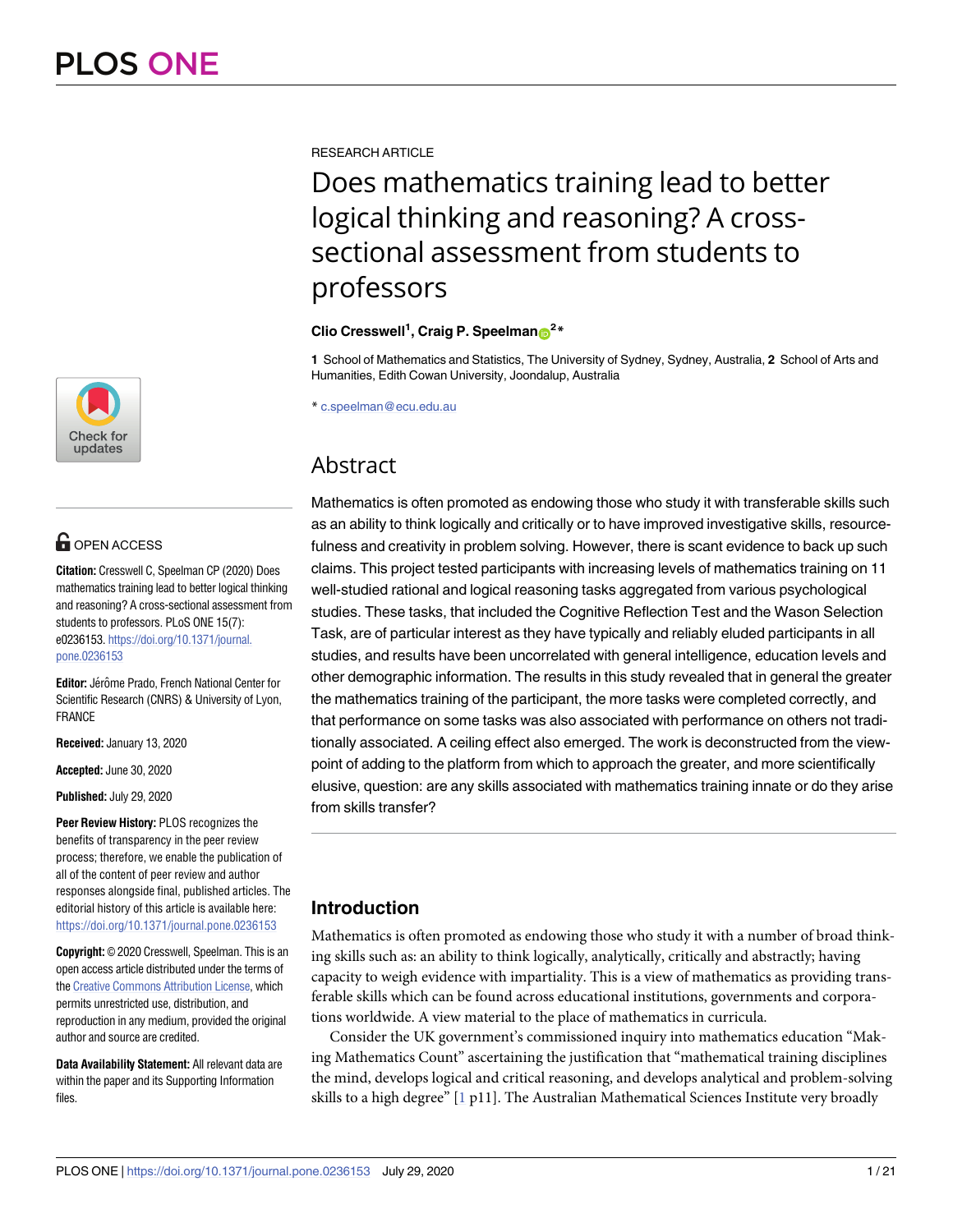<span id="page-2-0"></span>**Funding:** The authors received no specific funding for this work.

**Competing interests:** The authors have declared that no competing interests exist.

states in its policy document "Vision for a Maths Nation" that "Not only is mathematics *the* enabling discipline, it has a vital productive role planning and protecting our well-being" (emphasis in original) [\[2\]](#page-20-0). In Canada, British Columbia's New 2016 curriculum K-9 expressly mentions as part of its "Goals and Rationale": "The Mathematics program of study is designed to develop deep mathematical understanding and fluency, logical reasoning, analytical thought, and creative thinking." [\[3](#page-20-0)]. Universities, too, often make such specific claims with respect to their teaching programs. "Mathematics and statistics will help you to think logically and clearly, and apply a range of problem-solving strategies" is claimed by The School of Mathematical Sciences at Monash University, Australia [\[4](#page-20-0)]. The School of Mathematics and Statistics at The University of Sydney, Australia, directly attributes as part of particular course objectives and outcomes skills that include "enhance your problem-solving skills" as part of studies in first year [[5](#page-20-0)], "develop logical thinking" as part of studies in second year, which was a statement drafted by the lead author in fact [[6\]](#page-20-0), and "be fluent in analysing and constructing logical arguments" as part of studies in third year [\[7\]](#page-20-0). The University of Cambridge's Faculty of Mathematics, UK, provides a dedicated document "Transferable Skills in the Mathematical Tripos" as part of its undergraduate mathematics course information, which again lists "analytic ability; creativity; initiative; logical and methodical reasoning; persistence" [\[8\]](#page-20-0).

In contrast, psychological research, which has been empirically investigating the concept of transferability of skills since the early 1900s, points quite oppositely to reasoning skills as being highly domain specific [[9](#page-20-0)]. Therefore, support for claims that studying mathematics engenders more than specific mathematics knowledge is highly pertinent. And yet it is largely absent. The 2014 Centre for Curriculum Redesign (CCR) four part paper "Mathematics for the 21st Century: What Should Students Learn?" concludes in its fourth paper titled "Does mathematics education enhance higher-order thinking skills?" with a call to action ". . . there is not sufficient evidence to conclude that mathematics enhances higher order cognitive functions. The CCR calls for a much stronger cognitive psychology and neuroscience research base to be developed on the effects of studying mathematics" [[10](#page-20-0)].

Inglis and Simpson [\[11\]](#page-20-0), bringing up this very issue, examined the ability of first-year undergraduate students from a high-ranking UK university mathematics department, on the "Four Cards Problem" thinking task, also known as the Wason Selection Task. It is stated as follows.

Each of the following cards have a letter on one side and a number on the other.



Here is a rule: "if a card has a D on one side, then it has a 3 on the other". Your task is to select all those cards, but only those cards, which you would have to turn over in order to find out whether the rule is true or false. Which cards would you select?

This task involves understanding conditional inference, namely understanding the rule "If P then Q" and with this, deducing the answer as "P and not Q" or "D and 7". Such logical deduction indeed presents as a good candidate to test for a potential ability of the mathematically trained. This task has also been substantially investigated in the domain of the psychology of reasoning [\[12](#page-20-0) p8] revealing across a wide range of publications that only around 10% of the general population reach the correct result. The predominant mistake being to pick "D and 3"; where in the original study by Wason [\[13\]](#page-20-0) it is suggested that this was picked by 65% of people. This poor success rate along with a standard mistake has fuelled interest in the task as well as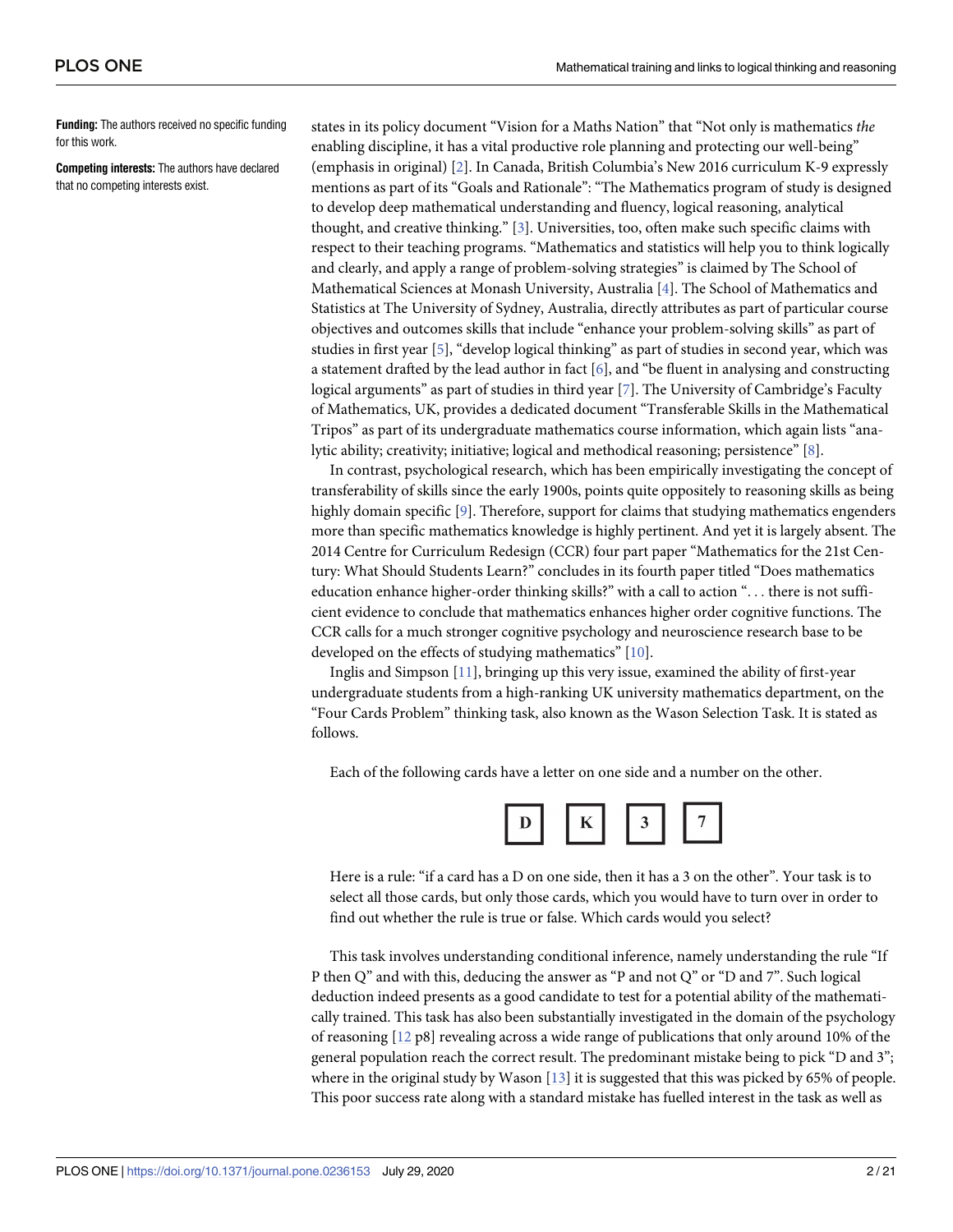<span id="page-3-0"></span>attempts to understand why it occurs. A prevailing theory being the so named matching bias effect; the effect of disproportionately concentrating on items specifically mentioned in the situation, as opposed to reasoning according to logical rules.

Inglis and Simpson's results isolated mathematically trained individuals with respect to this task. The participants were under time constraint and 13% of the first-year undergraduate mathematics students sampled reached the correct response, compared to 4% of the nonmathematics (arts) students that was included. Of note also was the 24% of mathematics students as opposed to 45% of the non-mathematics students who chose the standard mistake. The study indeed unveiled that mathematically trained individuals were significantly less affected by the matching bias effect with this problem than the individuals without mathematics training. However, the achievement of the mathematically trained group was still far from masterful and the preponderance for a non-standard mistake compared with non-mathematically trained people is suggestive. Mathematical training appears to engender a different thinking style, but it remains unclear what the difference is.

Inglis, Simpson and colleagues proceeded to follow up their results with a number of studies concentrated on conditional inference in general [[14](#page-20-0), [15](#page-20-0)]. A justification for this single investigatory pathway being that if transfer of knowledge is present, something subtle to test for in the first place, a key consideration should be the generalisation of learning rather than the application of skills learned in one context to another (where experimenter bias in the choice of contexts is more likely to be an issue). For this they typically used sixteen "if P then Q" comprehension tasks, where their samples across a number of studies have included 16-year-old pre-university mathematics students (from England and Cyprus), mathematics honours students in their first year of undergraduate university study, third year university mathematics students, and associated control groups. The studies have encompassed controls for general intelligence and thinking disposition prior to training, as well as follows ups of up to two years to address the issue of causation. The conclusive thinking pattern that has emerged is a tendency of the mathematical groups towards a greater likelihood of rejecting the invalid denial of the antecedent and affirmation of the consequent inferences. But with this, and this was validated by a second separate study, the English mathematics group actually became less likely to endorse the valid modus tollens inference. So again, mathematical training appears to engender a different thinking style, but there are subtleties and it remains unclear what the exact difference is.

This project was designed to broaden the search on the notion that mathematics training leads to increased reasoning skills. We focused on a range of reasoning problems considered in psychological research to be particularly insightful into decision making, critical thinking and logical deduction, with their distinction in that the general population generally struggles with answering them correctly. An Australian sample adds diversity to the current enquiries that have been European focussed. Furthermore, in an effort to identify the impact of mathematics training through a possible gradation effect, different levels of mathematically trained individuals were tested for performance.

# **The study**

Well-studied thinking tasks from a variety of psychological studies were chosen. Their descriptions, associated success rates and other pertinent details follows. They were all chosen as the correct answer is typically eluded for a standard mistake.

The three-item *Cognitive Reflection Test* (CRT) was used as introduced by Frederick [\[16\]](#page-20-0). This test was devised in line with the theory that there are two general types of cognitive activity: one that operates quickly and without reflection, and another that requires not only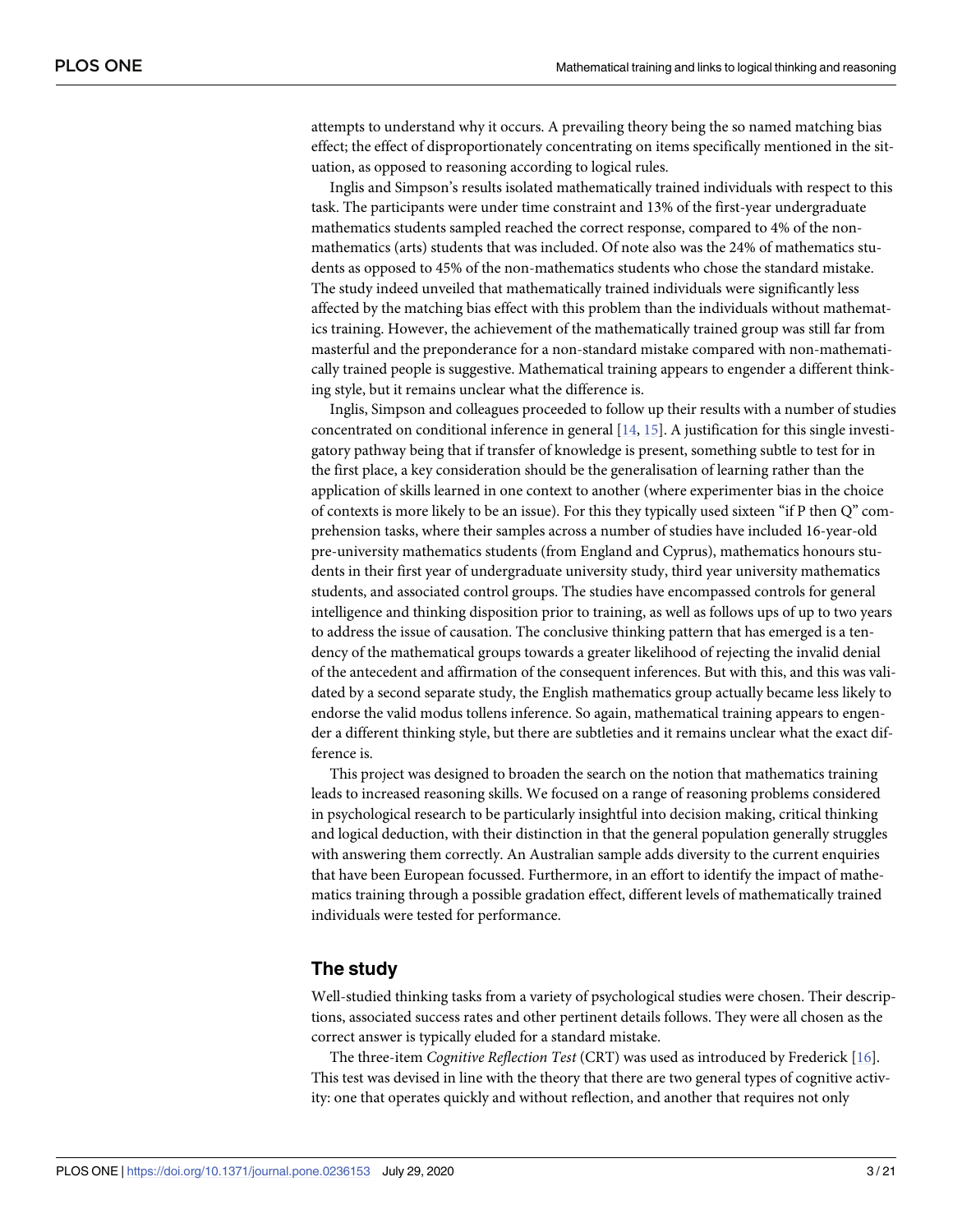<span id="page-4-0"></span>conscious thought and effort, but also an ability to reflect on one's own cognition by including a step of suppression of the first to reach it. The three items in the test involve an incorrect "gut" response and further cognitive skill is deemed required to reach the correct answer (although see [[17](#page-20-0)] for evidence that correct responses can result from "intuition", which could be related to intelligence [[18](#page-20-0)]).

# **Lily pads**

In a lake, there is a patch of lily pads. Every day, the patch doubles in size. If it takes 48 days for the patch to cover the entire lake, how long would it take for the patch to cover half of the lake?

# **Widgets**

If it takes 5 machines 5 minutes to make 5 widgets, how long would it take 100 machines to make 100 widgets?

### **Bat and ball**

A bat and a ball cost \$1.10 in total. The bat costs a dollar more than the ball. How much does the ball cost?

The solutions are: 47 days for the Lily Pads problem, 5 minutes for the Widgets problem and 5 cents for the Bat and Ball problem. The considered intuitive, but wrong, answers are 24 days, 100 minutes and 10 cents, respectively. These wrong answers are attributed to participants becoming over focused on the numbers so as to ignore the exponential growth pattern in the Lily Pads problem, merely complete a pattern in numbers in the Widgets problem, and neglect the relationship "more than" in the Bat and Ball problem [\[19\]](#page-20-0). The original study by Frederick [[16](#page-20-0)] provides a composite measure of the performance on these three items, with only 17% of those studied ( $n = 3428$ ) reaching the perfect score. The CRT has since been studied extensively [[19](#page-20-0)[–21\]](#page-21-0). Research using the CRT tends not to report performance on the individual items of the test, but rather a composite measure of performance. Attridge and Inglis [\[22\]](#page-21-0) used the CRT as a test for thinking disposition of mathematics students as one way to attempt to disentangle the issue of filtering according to prior thinking styles rather than transference of knowledge in successful problem solving. They repeat tested 16-year old pre-university mathematics students and English literature students without mathematics subjects at a one-year interval and found no difference between groups.

Three problems were included that test the ability to reason about probability. All three problems were originally discussed by Kahneman and Tversky [\[23](#page-21-0)], with the typically poor performance on these problems explained by participants relying not on probability knowledge, but a short-cut method of thinking known as the representativeness heuristic. In the late 1980s, Richard Nisbett and colleagues showed that graduate level training in statistics, while not revealing any improvement in logical reasoning, did correlate with higher-quality statistical answers [[24](#page-21-0)]. Their studies lead in particular to the conclusion that comprehension of, what is known as the law of large numbers, did show improvement with training. The first of our next three problems targeted this law directly.

#### **Hospitals**

A certain town is served by two hospitals. In the larger hospital, about 45 babies are born each day, and in the smaller hospital, about 15 babies are born each day. As you know, about 50 percent of all babies are boys. However, the exact percentage varies from day to day. Sometimes it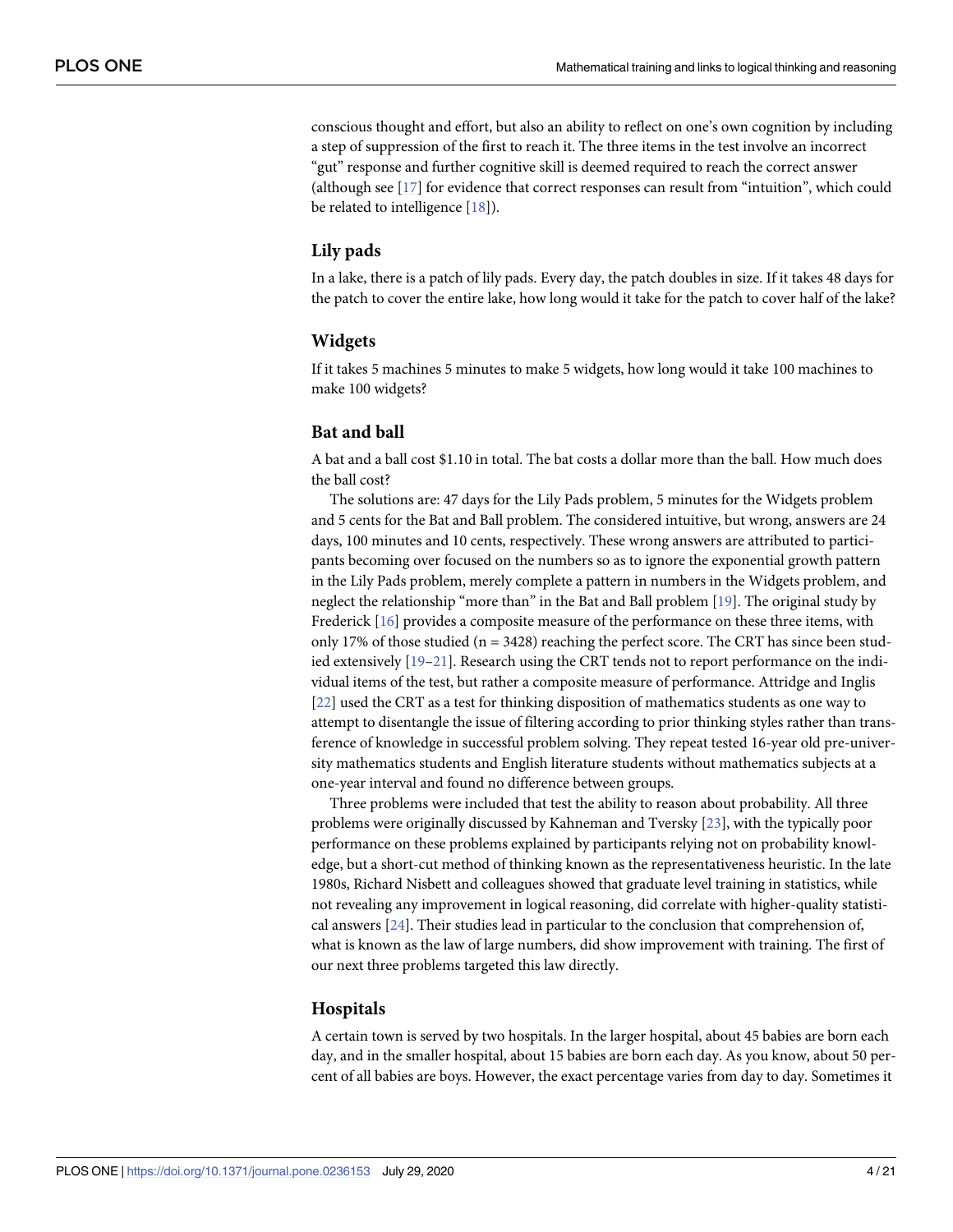may be higher than 50 percent, sometimes lower. For a period of one year, each hospital recorded the number of days on which more than 60 percent of the babies born were boys. Which hospital do you think recorded more such days? (Circle one letter.)

- (a). the larger hospital
- (b). the smaller hospital
- (c). about the same (that is, within 5 percent of each other)

Kahneman and Tversky [[23](#page-21-0)] reported that, of 50 participants, 12 chose (a), 10 chose (b), and 28 chose (c). The correct answer is (b), for the reason that small samples are more likely to exhibit extreme events than large samples from the same population. The larger the sample, the more likely it will exhibit characteristics of the parent population, such as the proportion of boys to girls. However, people tend to discount or be unaware of this feature of sampling statistics, which Kahneman and Tversky refer to as the law of large numbers. Instead, according to Kahneman and Tversky, people tend to adhere to a fallacious law of small numbers, where even small samples are expected to exhibit properties of the parent population, as illustrated by the proportion of participants choosing the answer (c) in their 1972 study. Such thinking reflects use of the representativeness heuristic, whereby someone will judge the likelihood of an uncertain event based on how similar it is to characteristics of the parent population of events.

#### **Birth order**

All families of six children in a city were surveyed. In 72 families the exact order of births of boys and girls was GBGBBG.

- (a). What is your estimate of the number of families surveyed in which the exact order of births was BGBBBB?
- (b). In the same survey set, which, if any, of the following two sequences would be more likely: BBBGGG or GBBGBG?

All of the events listed in the problem have an equal probability, so the correct answer to (a) is 72, and to (b) is "neither is more likely". Kahneman and Tversky [[23](#page-21-0)] reported that 75 of 92 participants judged the sequence in (a) as less likely than the given sequence. A similar number (unspecified by Kahneman and Tversky, but the statistical effect was reported to be of the same order as in (a)) reported that GBBGBG was the more likely sequence. Again, Kahneman and Tversky suggested that these results reflected use of the representativeness heuristic. In the context of this problem, the heuristic would have taken the following form: some birth orders appear less patterned than others, and less patterned is to be associated with the randomness of birth order, making them more likely.

## **Coin tosses**

In a sequence of coin tosses (the coin is fair) which of the following outcomes would be most likely (circle one letter):

- $(a)$ . H T H T H T H T
- $(b)$ . HHHHTTTT
- $(c)$ . TTHHTTHH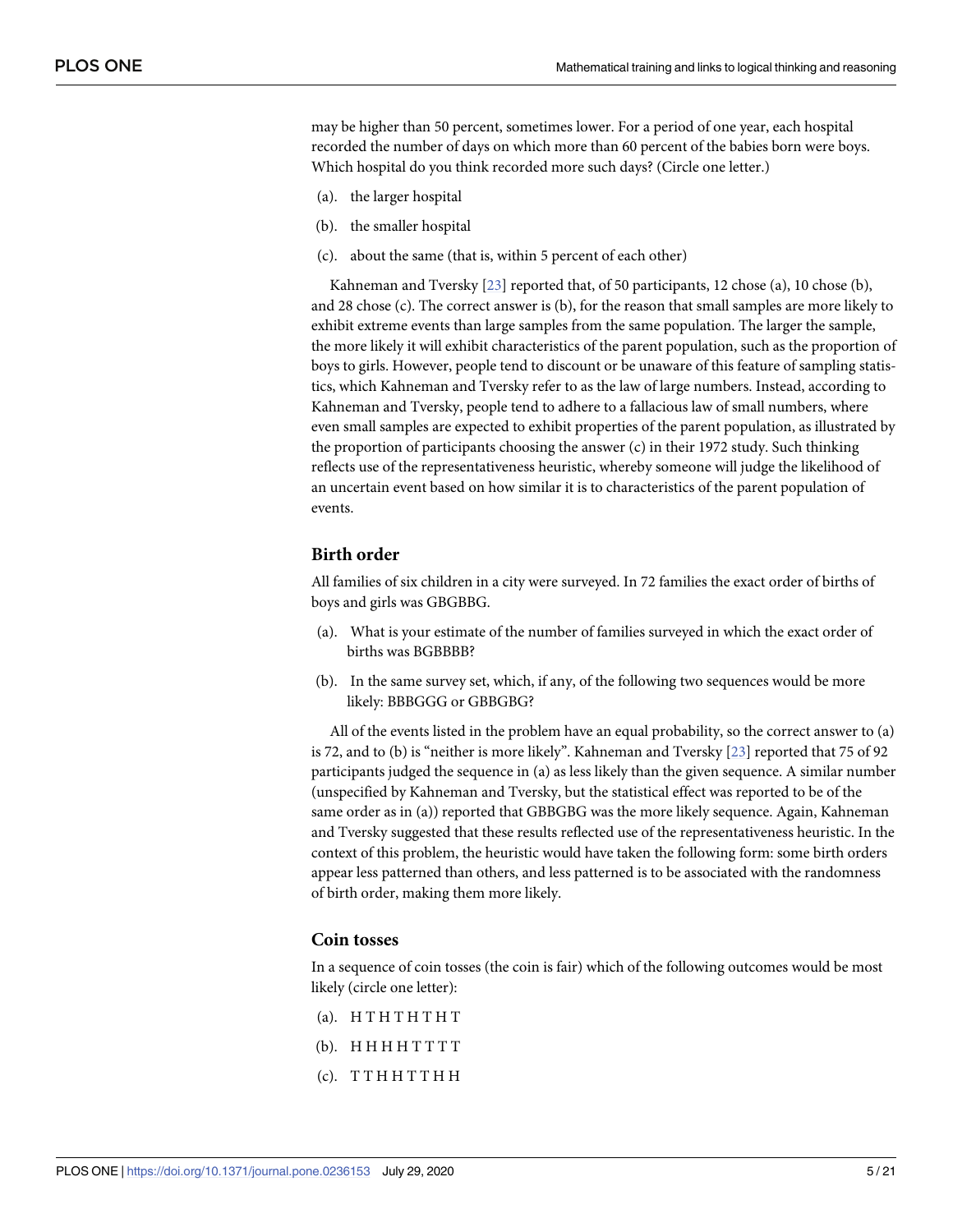#### <span id="page-6-0"></span> $(d)$ . HTTHTHHT

(e). all of the above are equally likely

The correct answer in this problem is (e). Kahneman and Tversky [[23](#page-21-0)] reported that participants tend to choose less patterned looking sequences (e.g., H T T H T H H T) as more likely than more systematic looking sequences (e.g.,  $H T H T H T H T$ ). This reasoning again reflects the representativeness heuristic.

Three further questions from the literature were included to test problem solving skill.

#### **Two drivers**

Two drivers set out on a 100-mile race that is marked off into two 50-mile sections. Driver A travels at exactly 50 miles per hour during the entire race. Driver B travels at exactly 45 mph during the first half of the race (up to the 50-mile marker) and travels at exactly 55 mph during the last half of the race (up to the finish line). Which of the two drivers would win the race? (Circle one letter.)

- (a). Driver A would win the race
- (b). Driver B would win the race
- (c). the two drivers would arrive at the same time (within a few seconds of one another)

This problem was developed by Pelham and Neter [\[25\]](#page-21-0). The correct answer is (a), which can be determined by calculations of driving times for each Driver, using time = distance/ velocity. Pelham and Neter argue, however, that (c) is intuitively appealing, on the basis that both drivers appear to have the same overall average speed. Pelham and Neter reported that 67% of their sample gave this incorrect response to the problem, and a further 13% selected (b).

#### **Petrol station**

Imagine that you are driving along the road and you notice that your car is running low on petrol. You see two petrol stations next to each other, both advertising their petrol prices. Station A's price is 65c/litre; Station B's price is 60c/litre. Station A's sign also announces: "5c/litre discount for cash!" Station B's sign announces "5c/litre surcharge for credit cards." All other factors being equal (for example, cleanliness of the stations, number of cars waiting at each etc), to which station would you choose to go, and why?

This problem was adapted from one described by Galotti [\[26\]](#page-21-0), and is inspired by research reported by Thaler [\[27\]](#page-21-0). According to Thaler's research, most people prefer Station A, even though both stations are offering the same deal: 60c/litre for cash, and 65c/litre for credit. Tversky and Kahneman [[28](#page-21-0)] explain this preference by invoking the concept of framing effects. In the context of this problem, such an effect would involve viewing the outcomes as changes from some initial point. The initial point frames the problem, and provides a context for viewing the outcome. Thus, depending on the starting point, outcomes in this problem can be viewed as either a gain (in Station A, you gain a discount if you use cash) or a loss (in Station B, you are charged more (a loss) for using credit). Given that people are apparently more concerned about a loss than a gain [\[29\]](#page-21-0), the loss associated with Station B makes it the less attractive option, and hence the preference for Station A. The correct answer, though, is that the stations are offering the same deal and so no station should be preferred.

And finally, a question described by Stanovich [\[30,](#page-21-0) [31\]](#page-21-0) as testing our predisposition for cognitive operations that require the least computational effort.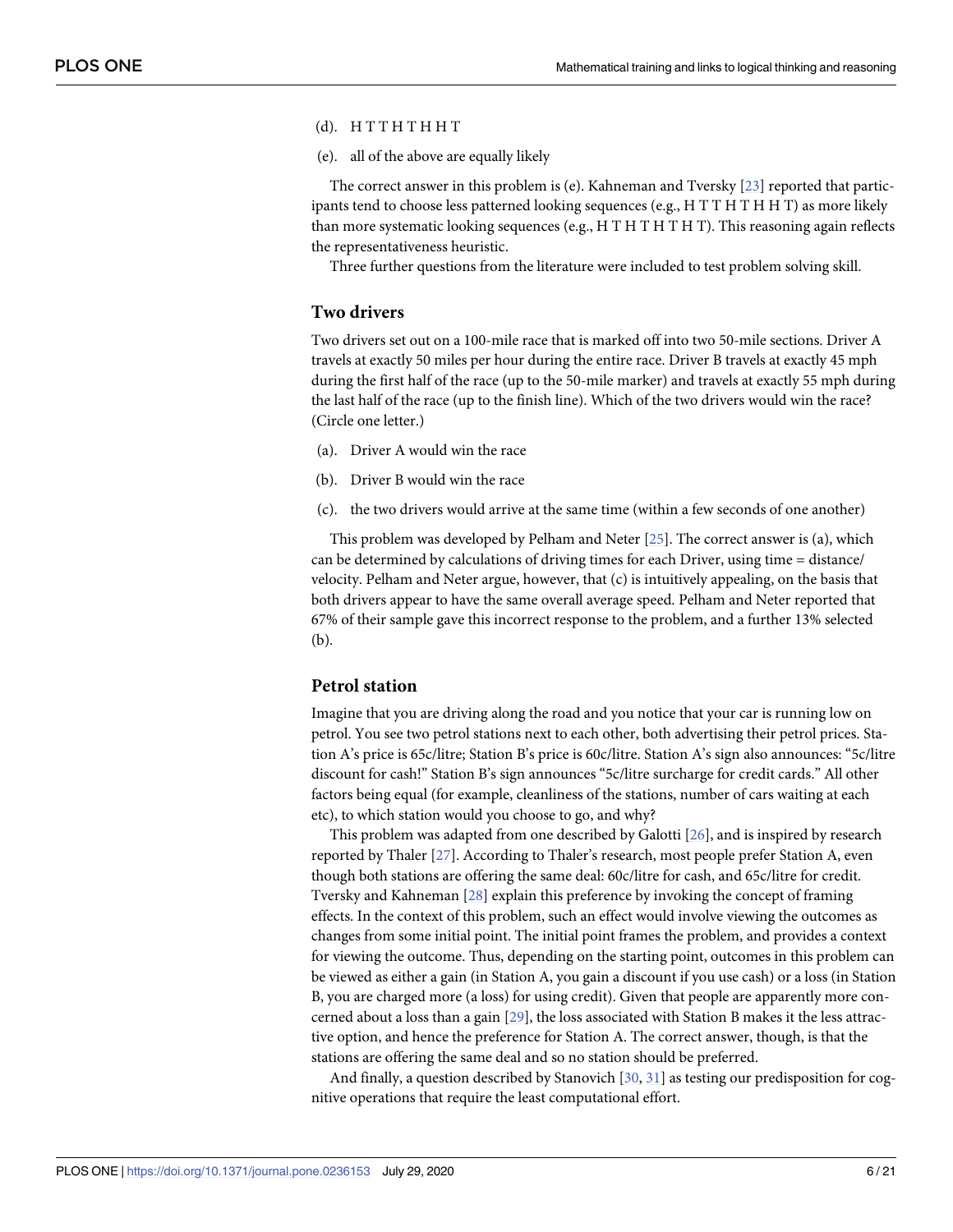# **Jack looking at Anne**

Jack is looking at Anne, but Anne is looking at George. Jack is married, but George is not. Is a married person looking at an unmarried person? (Circle one letter.)

- (a). Yes
- (b). No
- (c). Cannot be determined

Stanovich reported that over 80% of people choose the "lazy" answer (c). The correct answer is (a).

The above questions survey, in a clear problem solving setting, an ability to engage advanced cognitive processing in order to critically evaluate and possibly override initial gut reasoning, an ability to reason about probability within the framework of the law of large numbers and the relationship between randomness and patterning, an ability to isolate salient features of a problem and, with the last question in particular, an ability to map logical relations. It might be hypothesised that according to degrees of mathematical training, in line with the knowledge base provided and the claims of associated broad and enhanced problem-solving abilities in general, that participants with greater degrees of such training would outperform others on these questions. This hypothesis was investigated in this study. In addition, given that no previous study on this issue has examined the variety of problems used in this study, we also undertook an exploratory analysis to investigate whether there exist any associations between the problems in terms of their likelihood of correct solution. Similarities between problems might indicate which problem solving domains could be susceptible to the effects of mathematics training.

# **Method**

#### **Design**

A questionnaire was constructed containing the problems described in the previous sections plus the Four Cards Problem as tested by Inglis and Simpson [\[11\]](#page-20-0) for comparison. The order of the problems was as follows: 1) Lily Pads; 2) Hospitals; 3) Widgets; 4) Four Cards; 5) Bat and Ball; 6) Birth Order; 7) Petrol Station; 8) Coin Tosses; 9) Two Drivers; 10) Jack looking at Anne. It was administered to five groups distinctive in mathematics training levels chosen from a high-ranking Australian university, where the teaching year is separated into two teaching semesters and where being a successful university applicant requires having been highly ranked against peers in terms of intellectual achievement:

- 1. Introductory—First year, second semester, university students with weak high school mathematical results, only enrolled in the current unit as a compulsory component for their chosen degree, a unit not enabling any future mathematical pathway, a typical student may be enrolled in a Biology or Geography major;
- 2. Standard—First year, second semester, university students with fair to good high school mathematical results, enrolled in the current mathematics unit as a compulsory component for their chosen degree with the possibility of including some further mathematical units in their degree pathway, a typical student may be enrolled in an IT or Computer Science major;
- 3. Advanced1—First year, second semester, university mathematics students with very strong interest as well as background in mathematics, all higher year mathematical units are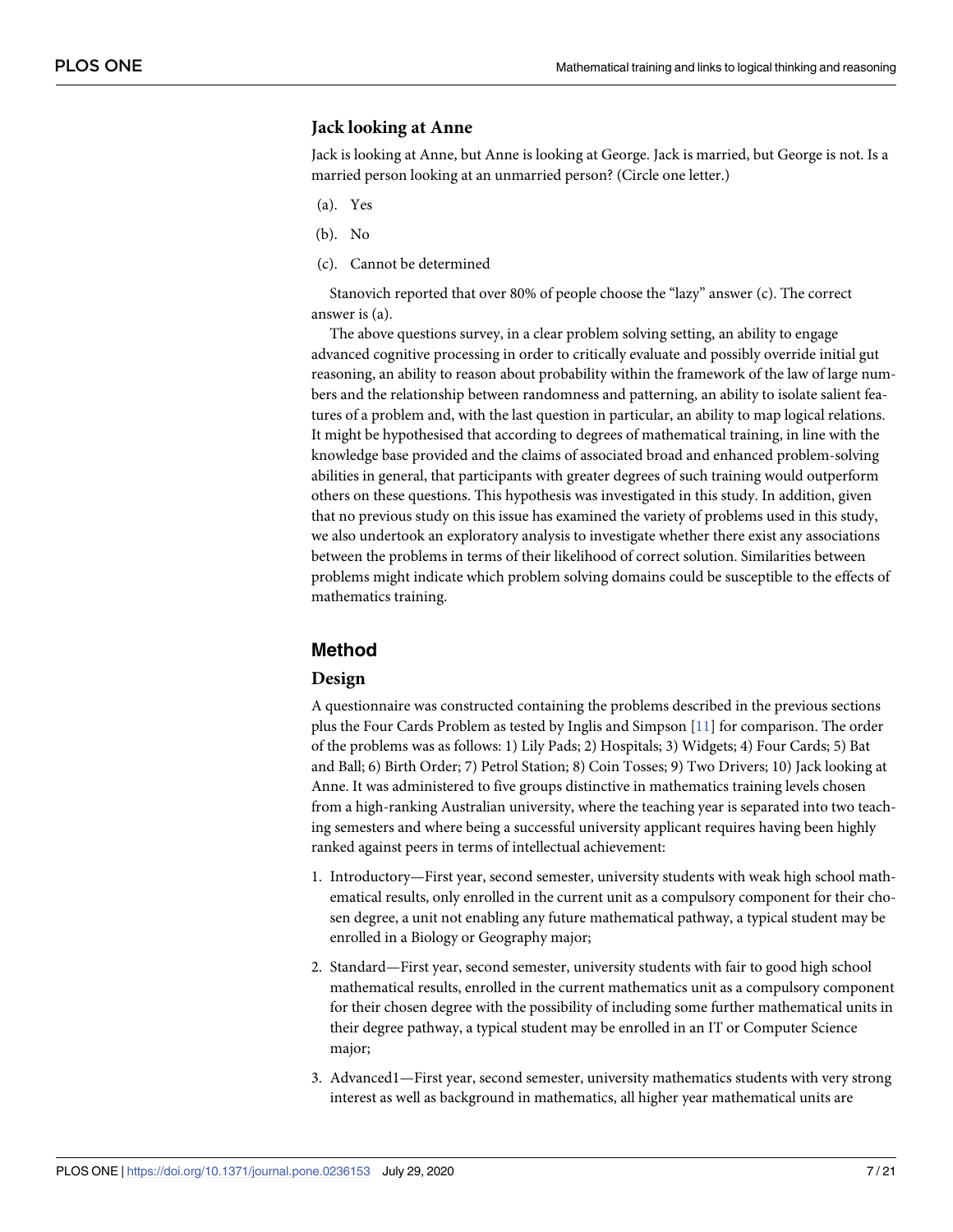<span id="page-8-0"></span>included as possible future pathway, a typical student may be enrolled in a Mathematics or Physics major;

- 4. Advanced2—Second year, second semester, university mathematics students with strong interest as well as background in mathematics, typically a direct follow on from the previously mentioned Advanced1 cohort;
- 5. Academic—Research academics in the mathematical sciences.

## **Participants**

123 first year university students volunteered during "help on demand" tutorial times containing up to 30 students. These are course allocated times that are supervised yet self-directed by students. This minimised disruption and discouraged coercion. 44 second year university students completed the questionnaire during a weekly one-hour time slot dedicated to putting the latest mathematical concepts to practice with the lecturer (whereby contrast to what occurs in tutorial times the lecturer does most of the work and all students enrolled are invited). All these university students completed the questionnaire in normal classroom conditions; they were not placed under strict examination conditions. The lead author walked around to prevent discussion and coercion and there was minimum disruption. 30 research academics responded to local advertising and answered the questionnaire in their workplace while supervised.

# **Procedure**

The questionnaires were voluntary, anonymous and confidential. Participants were free to withdraw from the study at any time and without any penalty. No participant took this option however. The questionnaires gathered demographic information which included age, level of education attained and current qualification pursued, name of last qualification and years since obtaining it, and an option to note current speciality for research academics. Each problem task was placed on a separate page. Participants were not placed under time constraint, but while supervised, were asked to write their start and finish times on the front page of the survey to note approximate completion times. Speed of completion was not incentivised. Participants were not allowed to use calculators. A final "Comments Page" gave the option for feedback including specifically if the participants had previously seen any of the questions. Questionnaires were administered in person and supervised to avoid collusion or consulting of external sources.

The responses were coded four ways: A) correct; B) standard error (the errors discussed above in The Study); C) other error; D) left blank.

The ethical aspects of the study were approved by the Human Research Ethics Committee of the University of Sydney, protocol number [2016/647].

# **Results**

The first analysis examined the total number of correct responses provided by the participants as a function of group. Scores ranged from 1 to 11 out of a total possible of 11 (Problem 6 had 2 parts) ([Fig](#page-9-0) 1). An ANOVA of this data indicated a significant effect of group (F(4, 192) = 20.426,  $p < .001$ , partial  $\eta^2 = .299$ ). Pairwise comparisons using Tukey's HSD test indicated that the Introductory group performed significantly worse than the Advanced1, Advanced2 and Academic groups. There were no significant differences between the Advanced1, Advanced2 and Academic groups.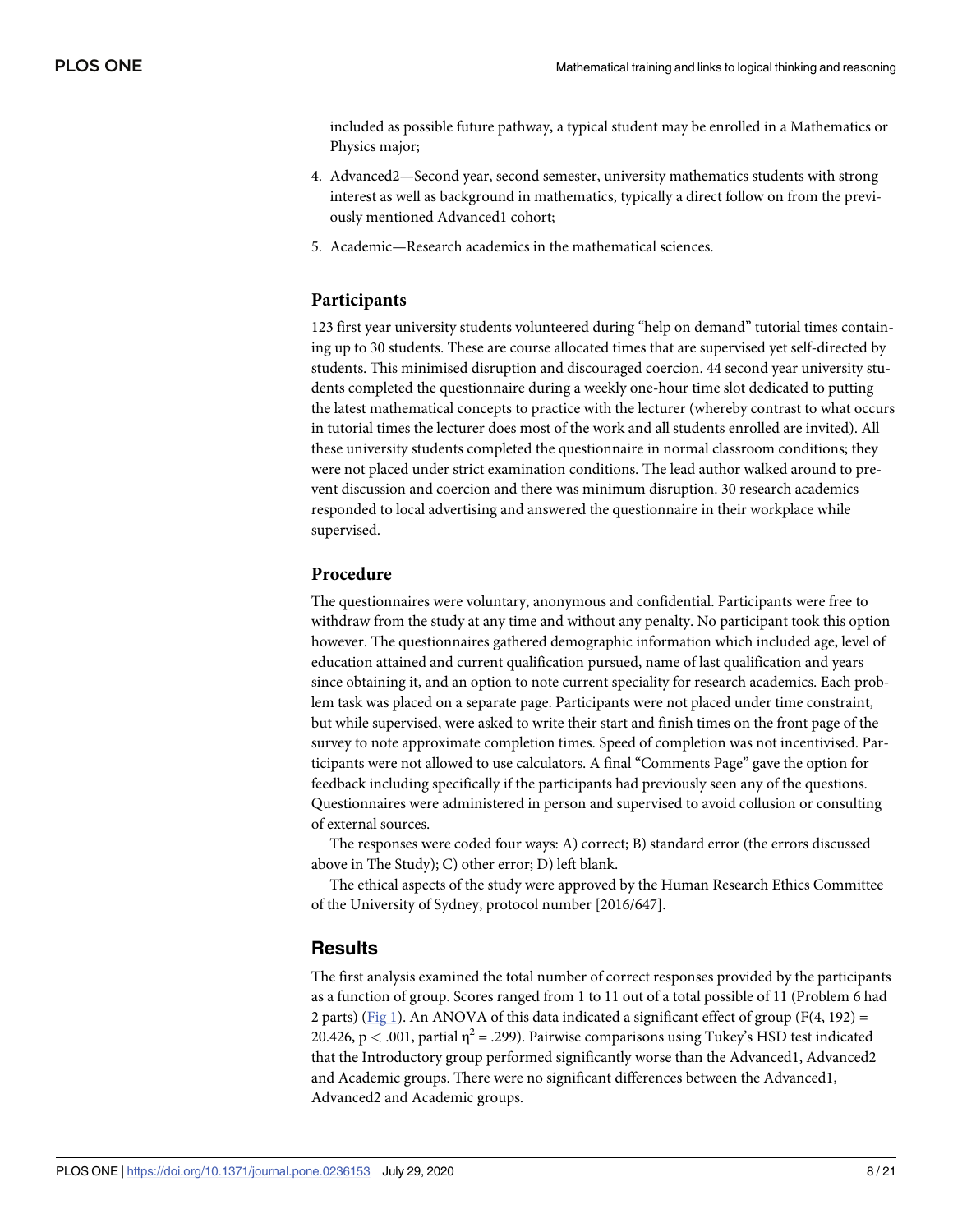<span id="page-9-0"></span>

**[Fig](#page-8-0) 1. Mean number of correct responses (numbcorr) for each group.** Error bars are one standard error of the mean. <https://doi.org/10.1371/journal.pone.0236153.g001>

Overall solution time, while recorded manually and approximately, was positively correlated with group, such that the more training someone had received, the longer were these solution times ( $r(180) = 0.247$ ,  $p = .001$ ). However, as can be seen in [Fig](#page-10-0) 2, this relationship is not strong.

A series of chi-squared analyses, and their Bayesian equivalents, were performed on each problem, to determine whether the distribution of response types differed as a function of group. To minimise the number of cells in which expected values in some of these analyses were less than 5, the Standard Error, Other Error and Blank response categories were collapsed into one category (Incorrect Response). For three of the questions, the expected values of some cells did fall below 5, and this was due to most people getting the problem wrong (Four Cards), or most people correctly responding to the problem (Bat and Ball, Coin Tosses). In these cases, the pattern of results was so clear that a statistical analysis was barely required. Significant chisquared results were examined further with pairwise posthoc comparisons (see [Table](#page-11-0) 1).

#### **Four cards**

The three groups with the least amount of training in mathematics were far less likely than the other groups to give the correct solution  $(\chi^2 (4) = 31.06, p < .001; BF_{10} = 45,045)$  [\(Table](#page-11-0) 1). People in the two most advanced groups (Advanced2 and Academic) were more likely to solve the card problem correctly, although it was still less than half of the people in these groups who did so. Further, these people were less likely to give the standard incorrect solution, so that most who were incorrect suggested some more cognitively elaborate answer, such as turning over all cards. The proportion of people in the Advanced2 and Academic groups (39 and 37%) who solved the problem correctly far exceeded the typical proportion observed with this problem (10%). Of note, also, is the relatively high proportion of those in the higher training groups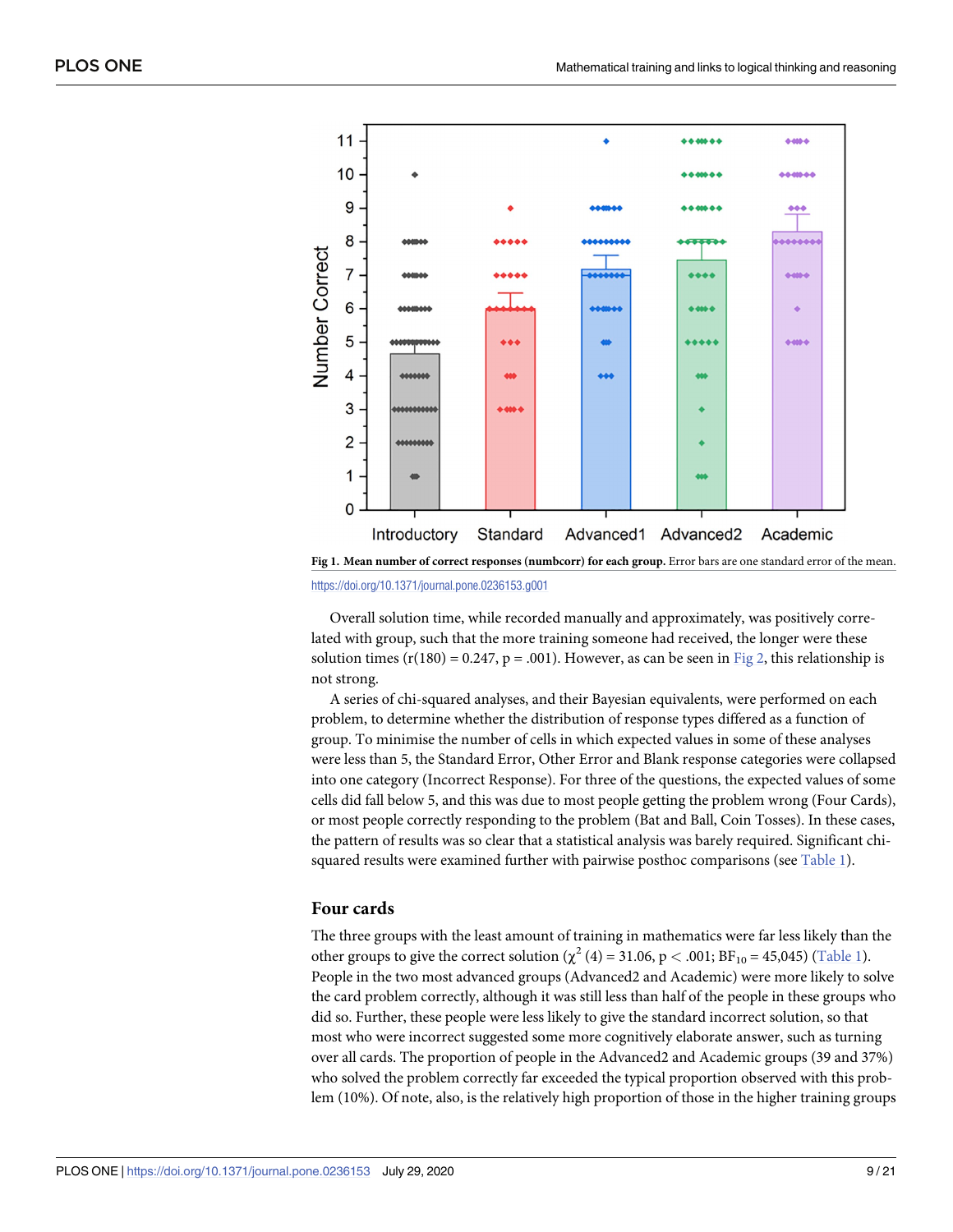<span id="page-10-0"></span>

<https://doi.org/10.1371/journal.pone.0236153.g002>

who, when they made an error, did not make the standard error, a similar result to the one reported by Inglis and Simpson [[11](#page-20-0)].

#### **The cognitive reflection test**

In the Lily Pads problem, although most people in the Standard, Advanced1, Advanced2 and Academic groups were likely to select the correct solution, it was also the case that the less training someone had received in mathematics, the more likely they were to select an incorrect solution  $(\chi^2 (4) = 27.28, p < .001; BF_{10} = 15,554)$ , with the standard incorrect answer being the next most prevalent response for the two lower ability mathematics groups ([Table](#page-11-0) 1).

Performance on the Widgets problem was similar to performance on the Lily Pads problem in that most people in the Standard, Advanced1, Advanced2 and Academic groups were likely to select the correct solution, but that the less training someone had received in mathematics, the more likely they were to select an incorrect solution ( $\chi^2$  (4) = 23.76, p < .001; BF<sub>10</sub> = 516) [\(Table](#page-11-0) 1). As with the Lily Pads and Widget problems, people in the Standard, Advanced1, Advanced2 and Academic groups were highly likely to solve the Bat and Ball problem ( $\chi^2$  (4) = 35.37,  $p < .001$ ;  $BF_{10} = 208,667$ ). Errors were more likely from the least mathematically trained people (Introductory, Standard) than the other groups ([Table](#page-11-0) 1).

To compare performance on the CRT with previously published results, performance on the three problems (Lily Pads, Widgets, Bat and Ball) were combined. The number of people in each condition that solved 0, 1, 2, or 3 problems correctly is presented in [Table](#page-12-0) 2. The Introductory group were evenly distributed amongst the four categories, with 26% solving all three problems correctly. Around 70% of the rest of the groups solved all 3 problems correctly, which is vastly superior to the 17% reported by Frederick [[16](#page-20-0)].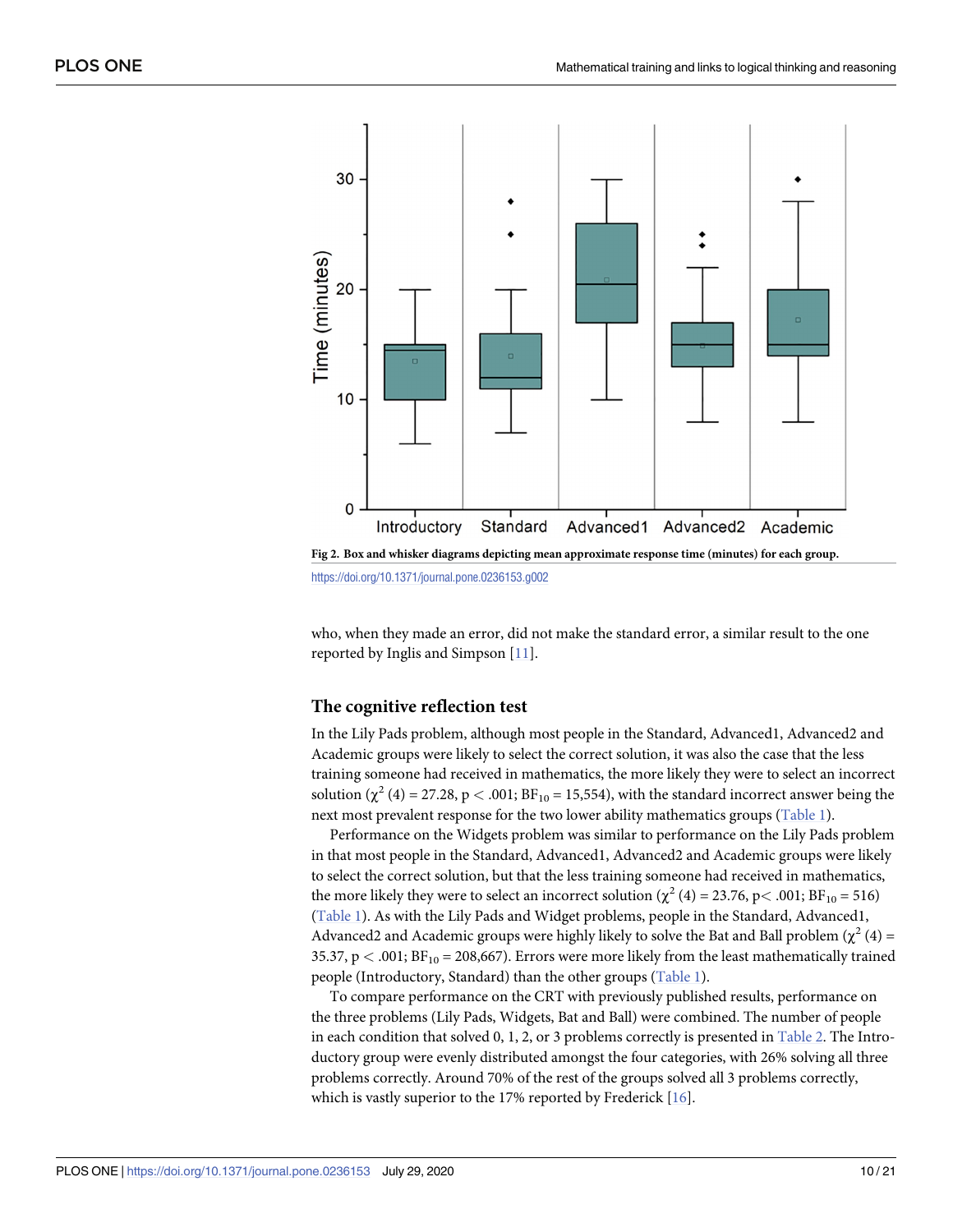|                 | Introductory <sup>a</sup> | Standard <sup>b</sup> | Advanced1 <sup>c</sup> | $\operatorname{Advanced2}^{\operatorname{d}}$ | Academic <sup>e</sup> |  |
|-----------------|---------------------------|-----------------------|------------------------|-----------------------------------------------|-----------------------|--|
| $\bf n$         | 62                        | 27                    | 34                     | 44                                            | 30                    |  |
| Mean Age (yrs)  | 19.3                      | 18.9                  | 18.6                   | 20.0                                          | 40.2                  |  |
| Response Type   |                           |                       |                        |                                               |                       |  |
| Cards           | d,e                       | d,e                   |                        | a,b                                           | a,b                   |  |
| Correct         | 5%                        | 4%                    | 12%                    | 39%                                           | 37%                   |  |
| Standard Error  | 47%                       | 41%                   | 21%                    | 18%                                           | 7%                    |  |
| Other Error     | 45%                       | 52%                   | 65%                    | 43%                                           | 57%                   |  |
| Blank           | 3%                        | 4%                    | 3%                     | $0\%$                                         | 0%                    |  |
| Lily Pads       | c,d                       |                       | a                      | $\mathbf{a}$                                  |                       |  |
| Correct         | 55%                       | 78%                   | 85%                    | 82%                                           | 100%                  |  |
| Standard Error  | 29%                       | 11%                   | 3%                     | 9%                                            | 0%                    |  |
| Other Error     | 15%                       | 7%                    | 12%                    | 9%                                            | 0%                    |  |
| Blank           | 2%                        | 4%                    | $0\%$                  | 0%                                            | 0%                    |  |
| Widgets         | c,d,e                     |                       | $\rm{a}$               | $\mathbf{a}$                                  | $\mathbf{a}$          |  |
| Correct         | 48%                       | 74%                   | 82%                    | 82%                                           | 87%                   |  |
| Standard Error  | 31%                       | 11%                   | 15%                    | 11%                                           | 7%                    |  |
| Other Error     | 18%                       | 15%                   | 3%                     | 7%                                            | 7%                    |  |
| Blank           | 3%                        | $0\%$                 | $0\%$                  | $0\%$                                         | 0%                    |  |
| Bat & Ball      |                           |                       |                        |                                               |                       |  |
| Correct         | 60%                       | 89%                   | 100%                   | 93%                                           | 90%                   |  |
| Standard Error  | 31%                       | 11%                   | $0\%$                  | 5%                                            | 7%                    |  |
| Other Error     | $8\%$                     | $0\%$                 | $0\%$                  | 2%                                            | $0\%$                 |  |
| Blank           | 2%                        | $0\%$                 | $0\%$                  | $0\%$                                         | 3%                    |  |
| Hospitals       |                           |                       |                        |                                               |                       |  |
| Correct         | 32%                       | 48%                   | 44%                    | 52%                                           | 47%                   |  |
| Standard Error  | 48%                       | 44%                   | 53%                    | 43%                                           | 50%                   |  |
| Other Error     | 18%                       | 7%                    | 3%                     | 5%                                            | 3%                    |  |
| Blank           | 2%                        | $0\%$                 | 0%                     | 0%                                            | 0%                    |  |
| Birth Order (a) | c,d,e                     |                       | $\mathbf{a}$           | $\mathbf{a}$                                  | $\mathbf{a}$          |  |
| Correct         | 35%                       | 52%                   | 71%                    | 66%                                           | 83%                   |  |
| Standard Error  | 35%                       | 22%                   | 18%                    | 9%                                            | 13%                   |  |
| Other Error     | 16%                       | 15%                   | 9%                     | 16%                                           | 3%                    |  |
| Blank           | 13%                       | 11%                   | 3%                     | 9%                                            | 0%                    |  |
| Birth Order (b) | d                         |                       |                        | $\mathbf{a}$                                  |                       |  |
| Correct         | 53%                       | 63%                   | 88%                    | 82%                                           | 93%                   |  |
| Standard Error  | 34%                       | 19%                   | 9%                     | 14%                                           | 3%                    |  |
| Other Error     | 3%                        | 7%                    | $0\%$                  | 2%                                            | 3%                    |  |
| Blank           | 10%                       | 11%                   | 3%                     | 2%                                            | 0%                    |  |
| Coin Tosses     |                           |                       |                        |                                               |                       |  |
| Correct         | 92%                       | 96%                   | 91%                    | 84%                                           | 93%                   |  |
| Standard Error  | 3%                        | 4%                    | 3%                     | 5%                                            | 0%                    |  |
| Other Error     | 3%                        | $0\%$                 | 6%                     | 11%                                           | 7%                    |  |
| Blank           | 2%                        | $0\%$                 | $0\%$                  | $0\%$                                         | 0%                    |  |
| Two Drivers     | c,d,e                     | c,d,e                 | a,b                    | a,b                                           | a,b                   |  |
| Correct         | 16%                       | 19%                   | 56%                    | 64%                                           | 73%                   |  |
| Standard Error  | 71%                       | 67%                   | 29%                    | 25%                                           | 23%                   |  |
| Other Error     | 11%                       | 15%                   | 15%                    | 11%                                           | 3%                    |  |

# <span id="page-11-0"></span>[Table](#page-9-0) 1. Proportion of participants selecting particular response types for all problems as a function of group.

(*Continued*)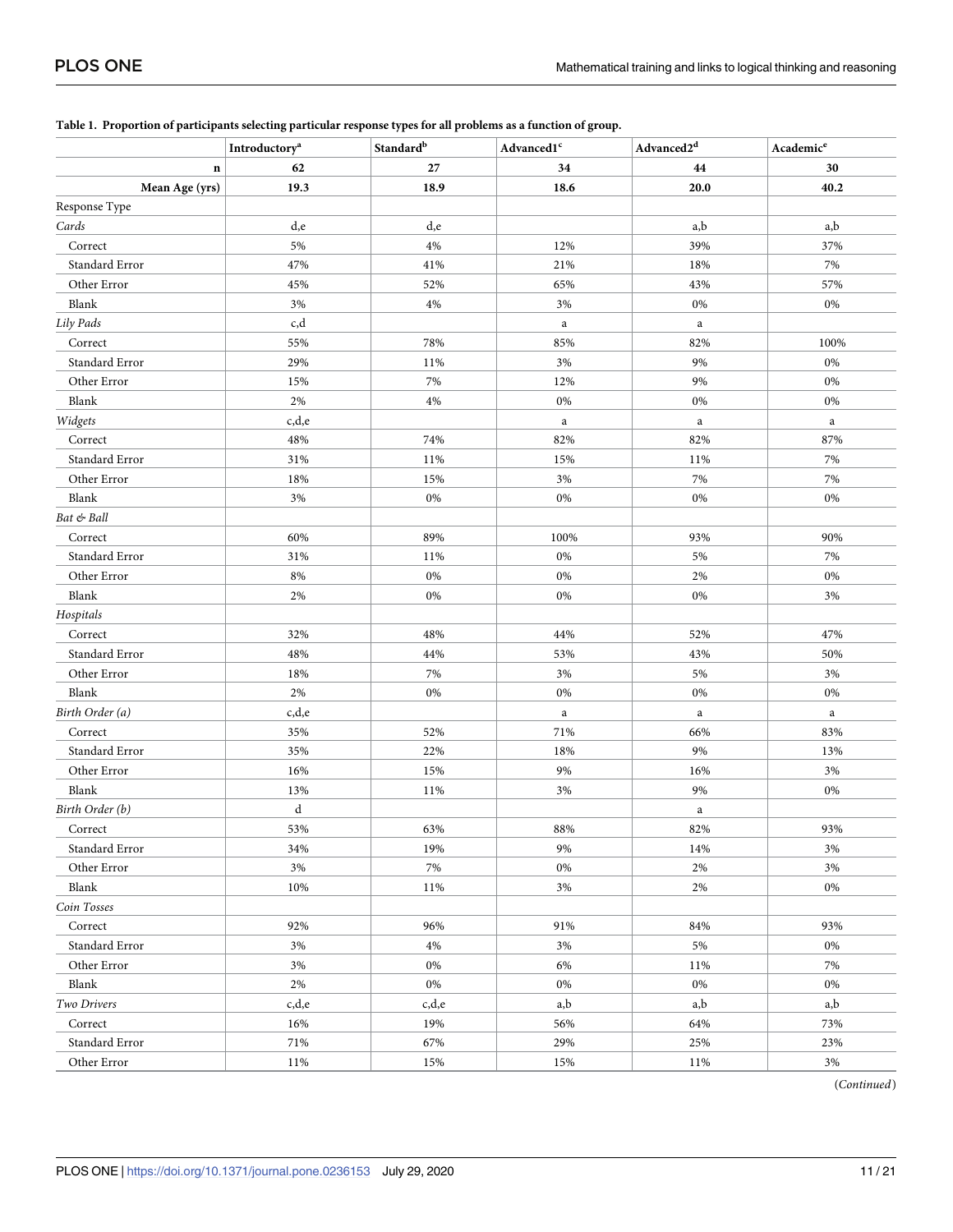|                      | Introductory <sup>a</sup> | <b>Standard</b> <sup>b</sup> | Advanced1 <sup>c</sup> | Advanced2 <sup>d</sup> | Academic <sup>e</sup> |  |
|----------------------|---------------------------|------------------------------|------------------------|------------------------|-----------------------|--|
| n                    | 62                        | 27                           | 34                     | 44                     | 30                    |  |
| Mean Age (yrs)       | 19.3                      | 18.9                         | 18.6                   | 20.0                   | 40.2                  |  |
| Blank                | 2%                        | 0%                           | 0%                     | 0%                     | 0%                    |  |
| Petrol Station       |                           |                              |                        |                        |                       |  |
| Correct              | 50%                       | 56%                          | 59%                    | 55%                    | 73%                   |  |
| Standard Error       | 27%                       | 22%                          | 18%                    | 25%                    | 3%                    |  |
| Other Error          | 21%                       | 22%                          | 24%                    | 20%                    | 20%                   |  |
| Blank                | 2%                        | 0%                           | 0%                     | 0%                     | 3%                    |  |
| Jack looking at Anne | d,e                       |                              |                        | a                      | a                     |  |
| Correct              | 19%                       | 19%                          | 29%                    | 48%                    | 53%                   |  |
| Standard Error       | 71%                       | 81%                          | 68%                    | 52%                    | 47%                   |  |
| Other Error          | 6%                        | 0%                           | 3%                     | 0%                     | 0%                    |  |
| Blank                | 3%                        | 0%                           | 0%                     | 0%                     | 0%                    |  |

#### <span id="page-12-0"></span>**Table 1.** (Continued)

Superscripts label the groups (e.g., Introductory = a). Within the table, these letters refer to which other group a particular group was significantly different to according to a series of pairwise post hoc chi squared analyses (Bonferroni corrected  $\alpha = .005$ ) (e.g., 'd' in the Introductory column indicates the Introductory and the Advanced2 (d) group were significantly different for a particular problem).

<https://doi.org/10.1371/journal.pone.0236153.t001>

#### **Hospitals**

Responses to the Hospitals problem were almost universally split between correct and standard errors in the Standard, Advanced1, Advanced2 and Academic groups. Although this pattern of responses was also evident in the Introductory group, this group also exhibited more non-standard errors and non-responses than the other groups. However, the differences between the groups were not significant ( $\chi^2$  (4) = 4.93, p = .295; BF<sub>10</sub> = .068) ([Table](#page-11-0) 1). Nonetheless, the performance of all groups exceeds the 20% correct response rate reported by Kahneman and Tversky [\[23\]](#page-21-0).

#### **Birth order**

The two versions of the Birth Order problem showed similar results, with correct responses being more likely in the groups with more training (i.e., Advanced1, Advanced2 and Academic), and responses being shared amongst the various categories in the Introductory and Standard groups ( $\chi_a^2$  (4) = 24.54, p < .001; BF<sub>10</sub> = 1,303;  $\chi_b^2$  (4) = 25.77, p < .001; BF<sub>10</sub> = 2,970) [\(Table](#page-11-0) 1). Nonetheless, performance on both versions of the problem in this study was significantly better than the 82% error rate reported by Kahneman and Tversky [\[23\]](#page-21-0).

|                | Introductory | Standard | Advanced1 | Advanced <sub>2</sub> | Academic |
|----------------|--------------|----------|-----------|-----------------------|----------|
| N              | 62           | 27       | 34        | 44                    | 30       |
| Number correct |              |          |           |                       |          |
| $\bf{0}$       | 21%          | 0%       | 0%        | 0%                    | 0%       |
|                | 21%          | 30%      | 3%        | 14%                   | 0%       |
| 2              | 32%          | 0%       | 26%       | 16%                   | 23%      |
|                | 26%          | 70%      | 71%       | 70%                   | 77%      |

| Table 2. Performance on the Cognitive Reflection Test as a function of group. |  |  |
|-------------------------------------------------------------------------------|--|--|
|                                                                               |  |  |

<https://doi.org/10.1371/journal.pone.0236153.t002>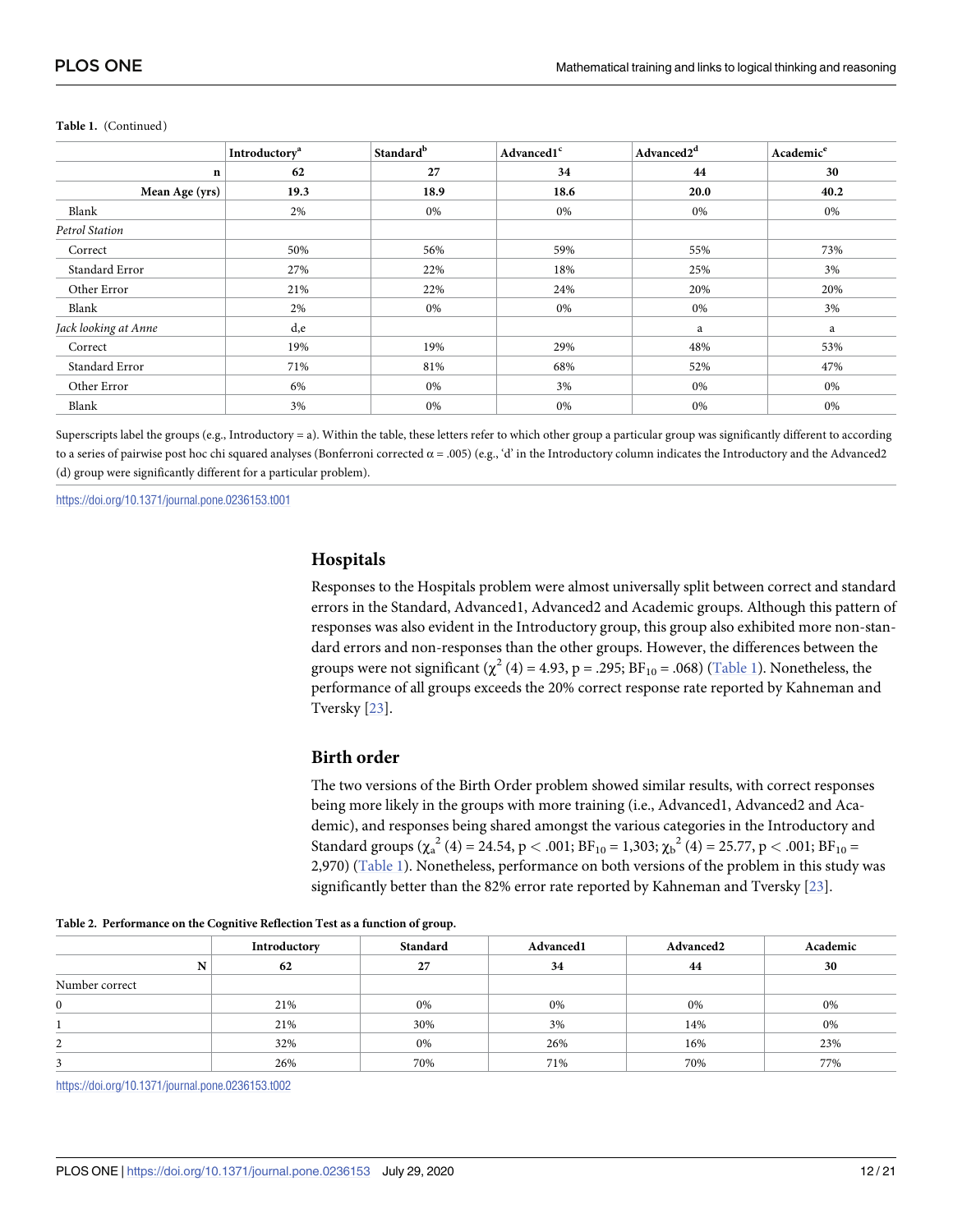#### <span id="page-13-0"></span>**Coin tosses**

The Coin Tosses problem was performed well by all groups, with very few people in any condition committing errors. There were no obvious differences between the groups ( $\chi^2$  (4) = 3.70,  $p = .448$ ;  $BF_{10} = .160$ ) [\(Table](#page-11-0) 1). Kahneman and Tversky [\[23\]](#page-21-0) reported that people tend to make errors on this type of problem by choosing less patterned looking sequences, but they did not report relative proportions of people making errors versus giving correct responses. Clearly the sample in this study did not perform like those in Kahneman and Tversky's study.

# **Two drivers**

Responses on the Two Drivers problem were clearly distinguished by a high chance of error in the Introductory and Standard groups (over 80%), and a fairly good chance of being correct in the Advanced1, Advanced2 and Academic groups ( $\chi^2$  (4) = 46.16, p < .001; BF<sub>10</sub> = 1.32 x 10<sup>8</sup>) [\(Table](#page-11-0) 1). Academics were the standout performers on this problem, although over a quarter of this group produced an incorrect response. Thus, the first two groups performed similarly to the participants in the Pelham and Neter [\[25\]](#page-21-0) study, 80% of whom gave an incorrect response.

#### **Petrol station**

Responses on the Petrol Station problem were marked by good performance by the Academic group (73% providing a correct response), and just over half of each of the other groups correctly solving the problem. This difference was not significant ( $\chi^2$  (4) = 4.68, p = .322: BF<sub>10</sub> = .059) ([Table](#page-11-0) 1). Errors were fairly evenly balanced between standard and other, except for the Academic group, who were more likely to provide a creative answer if they made an error. Thaler [[27](#page-21-0)] reported that most people get this problem wrong. In this study, however, on average, most people got this problem correct, although this average was boosted by the Academic group.

### **Jack looking at Anne**

Responses on the Jack looking at Anne problem generally were standard errors, except for the Advanced2 and Academic groups, which were evenly split between standard errors and correct responses ( $\chi^2$  (4) = 18.03, p = .001; BF<sub>10</sub> = 46) [\(Table](#page-11-0) 1). Thus, apart from these two groups, the error rate in this study was similar to that reported by Stanovich [\[30\]](#page-21-0), where 80% of participants were incorrect.

A series of logistic regression analyses were performed in order to examine whether the likelihood of solving a particular problem correctly could be predicted on the basis of whether other problems were solved correctly. Each analysis involved selecting performance (correct or error) on one problem as the outcome variable, and performance on the other problems as predictor variables. Training (amount of training) was also included as a predictor variable in each analysis. A further logistic regression was performed with training as the outcome variable, and performance on all of the problems as predictor variables. The results of these analyses are summarised in [Table](#page-14-0) 3. There were three multi-variable relationships observed in these analyses, which can be interpreted as the likelihood of solving one problem in each group being associated with solving the others in the set. These sets were: (1) Lily Pads, Widgets and Petrol Station; (2) Hospitals, Four Cards and Two Drivers; (3) Birth Order and Coin Tosses. Training also featured in each of these sets, moderating the relationships as per the results presented above for each problem.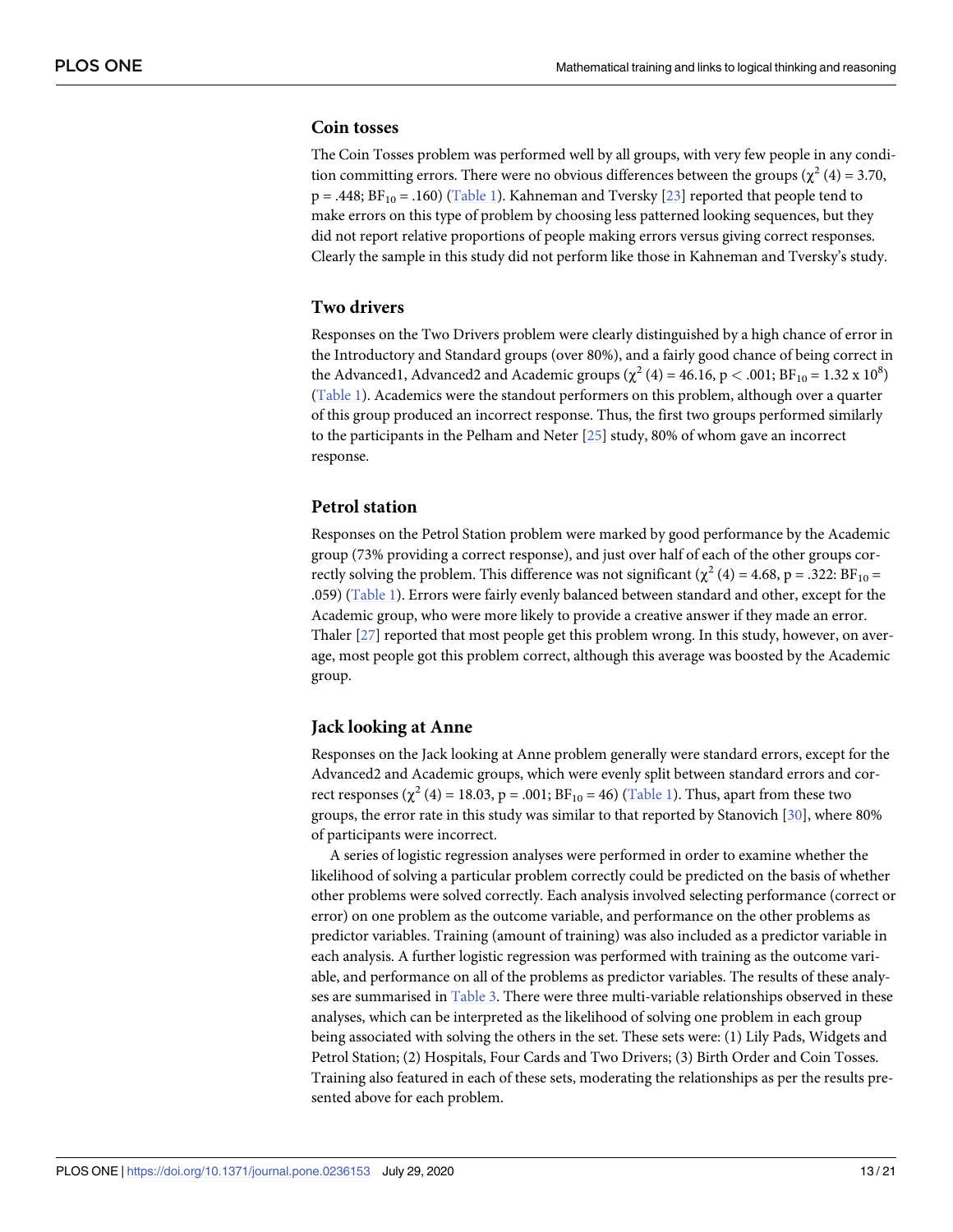|                   |                          |                          |                |                          |                          |                          | Predictor Variables |                          |                          |                |                          |              |              |      |
|-------------------|--------------------------|--------------------------|----------------|--------------------------|--------------------------|--------------------------|---------------------|--------------------------|--------------------------|----------------|--------------------------|--------------|--------------|------|
|                   | P <sub>1</sub>           | P <sub>2</sub>           | P <sub>3</sub> | P4                       | P <sub>5</sub>           | P6a                      | P6b                 | P7                       | P8                       | P <sub>9</sub> | P <sub>10</sub>          | Training     | $\mathbf{P}$ | $\%$ |
| Outcome Variables |                          |                          |                |                          |                          |                          |                     |                          |                          |                |                          |              |              |      |
| P <sub>1</sub>    | $\overline{\phantom{a}}$ |                          | $\checkmark$   |                          |                          |                          |                     | $\checkmark$             |                          |                |                          | $\checkmark$ | <.001        | 83.8 |
| P <sub>2</sub>    |                          | $\overline{\phantom{a}}$ |                | $\checkmark$             |                          |                          |                     |                          |                          |                |                          |              | .030         | 64.5 |
| P <sub>3</sub>    | $\checkmark$             |                          | $\overline{a}$ |                          |                          |                          |                     | $\checkmark$             |                          |                |                          |              | < 0.001      | 80.2 |
| $\mathbf{P}4$     |                          | $\checkmark$             |                | $\overline{\phantom{a}}$ |                          |                          |                     |                          |                          | $\checkmark$   |                          | $\checkmark$ | <.001        | 85.3 |
| P <sub>5</sub>    |                          |                          |                |                          | $\overline{\phantom{a}}$ |                          |                     |                          |                          |                |                          | ✓            | <.001        | 83.8 |
| P6a               |                          |                          |                |                          |                          | $\overline{\phantom{a}}$ | $\checkmark$        |                          |                          |                |                          |              | <.001        | 78.2 |
| P6b               |                          |                          |                |                          |                          | $\checkmark$             | $\sim$              |                          | $\checkmark$             |                |                          | $\checkmark$ | < .001       | 79.2 |
| $\mathbf{P}7$     | $\checkmark$             |                          |                |                          |                          |                          |                     | $\overline{\phantom{a}}$ |                          |                |                          |              | $<.001$      | 74.1 |
| P8                |                          |                          |                |                          |                          |                          | $\checkmark$        |                          | $\overline{\phantom{a}}$ |                |                          | ✓            | .003         | 91.4 |
| P9                |                          |                          |                | $\checkmark$             |                          |                          |                     |                          |                          | $\sim$         |                          | ✓            | <.001        | 75.6 |
| P10               |                          |                          |                |                          |                          |                          |                     |                          |                          |                | $\overline{\phantom{a}}$ |              | .001         | 74.1 |
| training*         | $\checkmark$             |                          |                | $\checkmark$             | ✓                        |                          | $\checkmark$        |                          | $\checkmark$             | $\checkmark$   |                          |              | $<.001$      |      |

#### <span id="page-14-0"></span>[Table](#page-13-0) 3. Logistic regression analyses, using performance on all problems (predictor variables), except one (outcome variable), to predict performance on the out**come variable.**

 $P =$  Problem (1 = Four Cards; 2 = Lily Pads; 3 = Widgets; 4 = Bat & Ball; 5 = Hospitals; 6a = Birth Order (a); 6b = Birth Order (b); 7 = Coin Tosses; 8 = Two Drivers;

 $9$  = Petrol Station;  $10$  = Jack looking at Anne). training = Amount of training condition.

p = significance level of logistic regression model.

% = percentage of cases correctly classified by the logistic regression model.

 $\checkmark$  = significant predictor,  $\alpha$  < .05.

� = logistic regression for the training outcome variable is multinomial, whereas all other logistic regressions are binomial.

<https://doi.org/10.1371/journal.pone.0236153.t003>

The final "Comments Page" revealed the participants as overwhelmingly enjoying the questions. Any analysis of previous exposure to the tasks proved impossible as there was little to no alignment on participant's degree of recall, if any, and even perceptions of what exposure entailed. For example, some participants confused being exposed to the particular tasks with being habitually exposed to puzzles, or even mathematics problems, more broadly.

# **Discussion**

In general, the amount of mathematics training a group had received predicted their performance on the overall set of problems. The greater the training, the more problems were answered correctly, and the slower the recorded response times. There was not an obvious difference between the Advanced1, Advanced2 and Academic groups on either of these measures, however there were clear differences between this group and the Introductory and Standard groups, with the former exhibiting clearly superior accuracy. While time records were taken approximately, so as to avoid adding time pressure as a variable, that the Advanced1, Advanced2 and Academic groups recorded more time in their consideration of the problems, may suggest a "pause and consider" approach to such problems is a characteristic of the advanced groups. This is in line with what was suggested by an eye-movement tracking study of mathematically trained students attempting the Four Cards Problem; where participants that had not chosen the standard error had spent longer considering the card linked to the matching bias effect [\[14\]](#page-20-0). It is important to note, however, that longer response times may reflect other cognitive processes than deliberation [\[32\]](#page-21-0).

Performance on some problems was associated with performance on other problems. That is, if someone correctly answered a problem in one of these sets, they were also highly likely to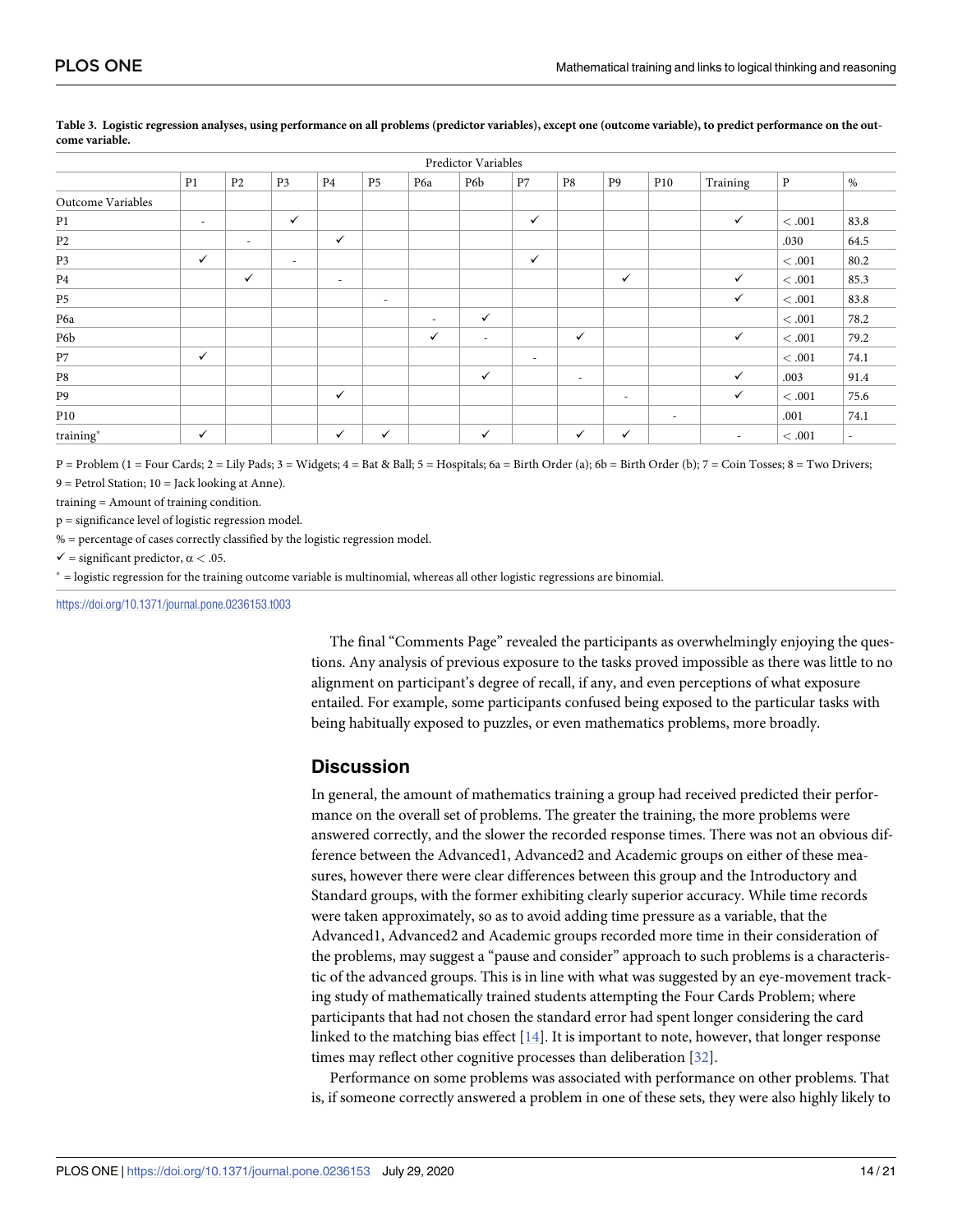correctly answer the other problems in the set. These sets were: (1) Lily Pads, Widgets and Petrol Station; (2) Hospitals, Four Cards and Two Drivers; (3) Birth Order and Coin Tosses. This is different with how these problems have been typically clustered *a priori* in the research literature: (I) Lily Pads, Widgets and Bat and Ball (CRT); (II) Hospitals and Two Drivers (explained below); (III) Hospitals, Birth Order and Coin Tosses (representativeness heuristic); (IV) Birth Order and Coin Tosses (probability theory). Consideration of these problem groupings follows.

Correctly answering all three problems in (I) entailed not being distracted by particular pieces of information in the problems so as to stay focused on uncovering the real underlying relationships. The Lily Pads and Widget problems can mislead if attention is over focused on the numbers, and conversely, the Petrol Station problem can mislead if there is too much focus on the idea of a discount. While the Lily Pads and Widget problems are traditionally paired with the Bat and Ball problem in the CRT, it may be that performance on the Bat and Ball problem did not appear as part of this set due to an added level of difficulty. With the problems in (I), avoiding being distracted by certain parts of the questions at the expense of others almost leads directly to the correct answer. However, with the Bat and Ball problem, further steps in mathematical reasoning still need to occur in answering which two numbers add together to give a result while also subtracting one from the other for another.

With the problems in (II) it is of interest that the Two Drivers problem was created specifically to be paired with the Hospitals problem to test for motivation in problem solving [\[23\]](#page-21-0). Within this framework further transparent versions of these problems were successfully devised to manipulate for difficulty. The Two Drivers problem was amended to have Driver B travelling at exactly 5 mph during the first half of the race and at exactly 95 mph during the last half of the race. The Hospitals problem was amended so the smaller hospital would have "only 2" babies born each day and where for a period of one year the hospitals recorded the number of days on which *all* of the babies born were boys. Could the association in (II) be pointing to how participants overcome initial fictitious mathematical rules? Maybe they reframe the question in simpler terms to see the pattern. The Four Cards Problem also elicited a high number of incorrect answers where, associated with mathematical training, the standard incorrect solution was avoided for more cognitively elaborate ones. Indeed, a gradation effect appeared across the groups where the standard error of the "D and 3" cards becomes "D only" (Table 4). Adrian Simpson and Derrick Watson found a comparable result across their two groups [14 p61]. This could again be pointing to having avoided an initial fictitious rule of simply concentrating on items directly found in the question, participants then seek to reframe the question to unearth the logical rule to be deduced. An added level of difficulty with this question may be why participants become trapped in a false answer. The eye-movement tracking study mentioned above supports this theory.

The problems in (III) fit naturally together as part of basic probability theory, a topic participants would have assimilated, or not, as part of various education curricula. While the equal likelihood of all possible outcomes with respect to a coin toss may be culturally assimilated, the same may not be as straightforward for birth gender outcomes where such assumptions could

| Table 4. Error distribution on the Four Cards Problem as a function of group. |  |  |
|-------------------------------------------------------------------------------|--|--|
|-------------------------------------------------------------------------------|--|--|

|                       | Introductory | Standard | Advanced1 | Advanced <sub>2</sub> | Academic |
|-----------------------|--------------|----------|-----------|-----------------------|----------|
| Errors Total N $(\%)$ | 59 (95%)     | 26 (96%) | 30 (85%)  | 27(61%)               | 19 (63%) |
| Standard Error        | 49%          | 42%      | 23%       | 30%                   | 11%      |
| "D only" Error        | 20%          | 27%      | 40%       | 26%                   | 53%      |
| Other Error           | 31%          | 31%      | 37%       | 44%                   | 37%      |

<https://doi.org/10.1371/journal.pone.0236153.t004>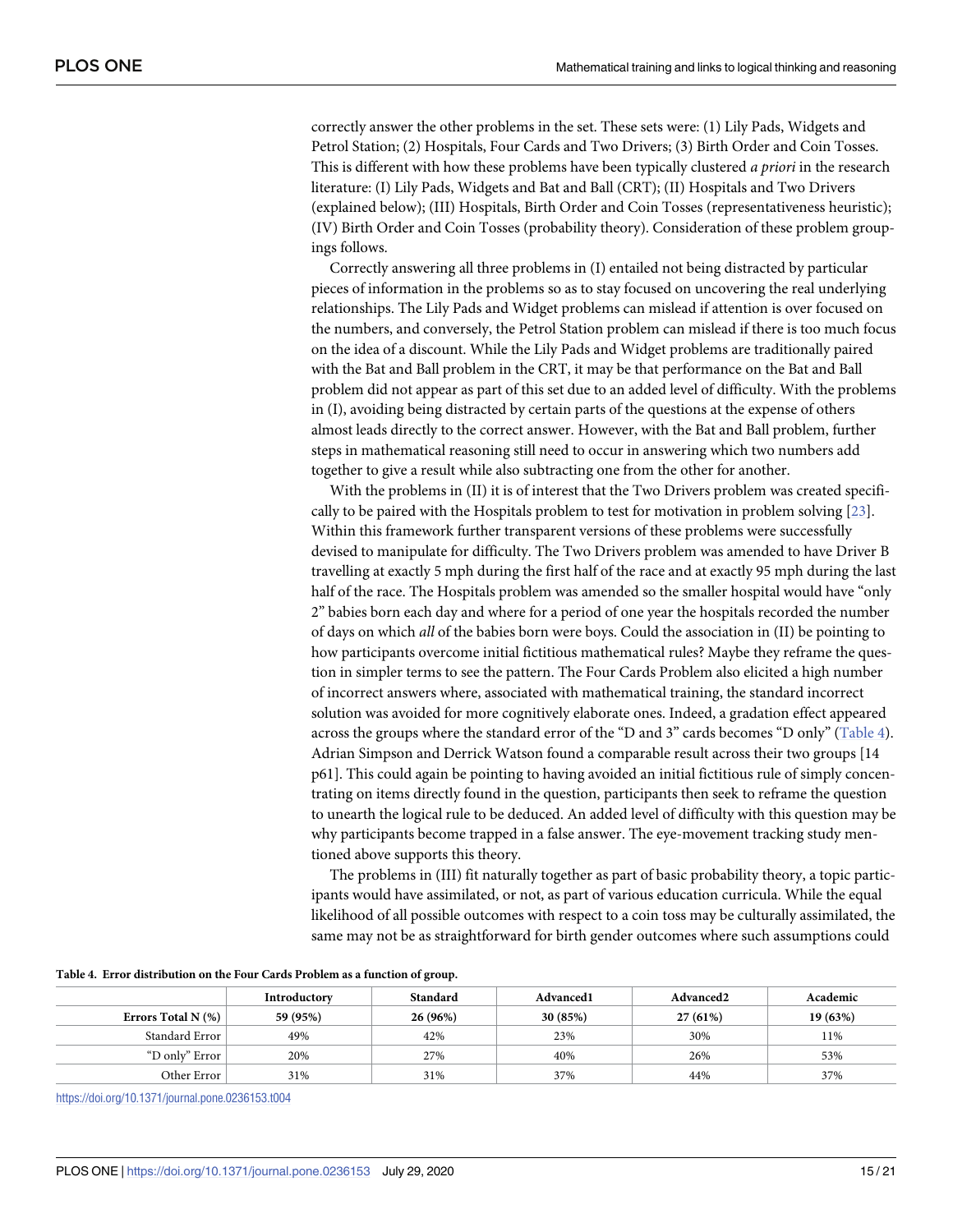<span id="page-16-0"></span>be swayed by biological hypothesis or folk wisdom [[33](#page-21-0)]. The gradation of the results in terms of mathematical training does not support this possibility.

The effect of training on performance accuracy was more obvious in some problems compared to others, and to some extent, this was related to the type of problem. For instance, most of the problems in which performance was related to training (Four Cards, CRT [Lily Pads, Widgets, Bat and Ball], Two Drivers, Jack looking at Anne) could be classed as relying on logical and/or critical thinking. The one exception was the Birth Order problems, which are probability related.

In contrast, two of the three problems in which training did not appear to have much impact on performance (Hospitals and Coin Tosses) require domain-specific knowledge. The Hospitals problem requires a degree of knowledge about sampling statistics. This is a topic of quite distinct flavour that not all mathematically trained individuals gain familiarity with. On the other hand, all groups having performed well on the Coin Tosses problem is in line with a level of familiarity with basic probability having been originally presented at high school. While the questioning of patterning as negatively correlated with randomness is similar to that appearing in the Birth Order question, in the Birth Order question this aspect is arguably more concealed. These results and problem grouping (III) could be pointing to an area for improvement in teaching where the small gap in knowledge required to go from answering the Coin Tosses problem correctly to achieving similarly with the Birth Order problem could be easily addressed. A more formal introduction to sampling statistics in mathematical training could potentially bridge this gap as well as further be extended towards improvement on the Hospitals problem.

The other problem where performance was unrelated to training, the Petrol Station problem, cannot be characterised similarly. It is more of a logical/critical thinking type problem, where there remains some suggestion that training may have impacted performance, as the Academic group seemed to perform better than the rest of the sample. An alternate interpretation of this result is therefore that this problem should not be isolated but grouped with the other problems where performance is affected by training.

Although several aspects of the data suggest mathematics training improves the chances that someone will solve problems of the sort examined here, differences in the performance of participants in the Advanced1, Advanced2 and Academic groups were not obvious. This is despite the fact that large differences exist in the amount of training in these three groups. The first two groups were undergraduate students and the Academic group all had PhDs and many were experienced academic staff. One interpretation of this result is current mathematics training can only take someone so far in terms of improving their abilities with these problems. There is a point of demarcation to consider in terms of mathematical knowledge between the Advanced1, Advanced2 and Academic groups as compared to the Introductory and Standard groups. In Australia students are able to drop mathematical study at ages 15–16 years, or choose between a number of increasingly involved levels of mathematics. For the university in this study, students are filtered upon entry into mathematics courses according to their current knowledge status. All our groups involved students who had opted for post-compulsory mathematics at high school. And since our testing occurred in second semester, some of the mathematical knowledge shortfalls that were there upon arrival were bridged in first semester. Students must pass a first semester course to be allowed entry into the second semester course. A breakdown of the mathematics background of each group is as follows:

1. The Introductory group's mathematics high school syllabus studied prior to first semester course entry covered: Functions, Trigonometric Functions, Calculus (Introduction to Differentiation, Applications of the Derivative, Antiderivatives, Areas and the Definite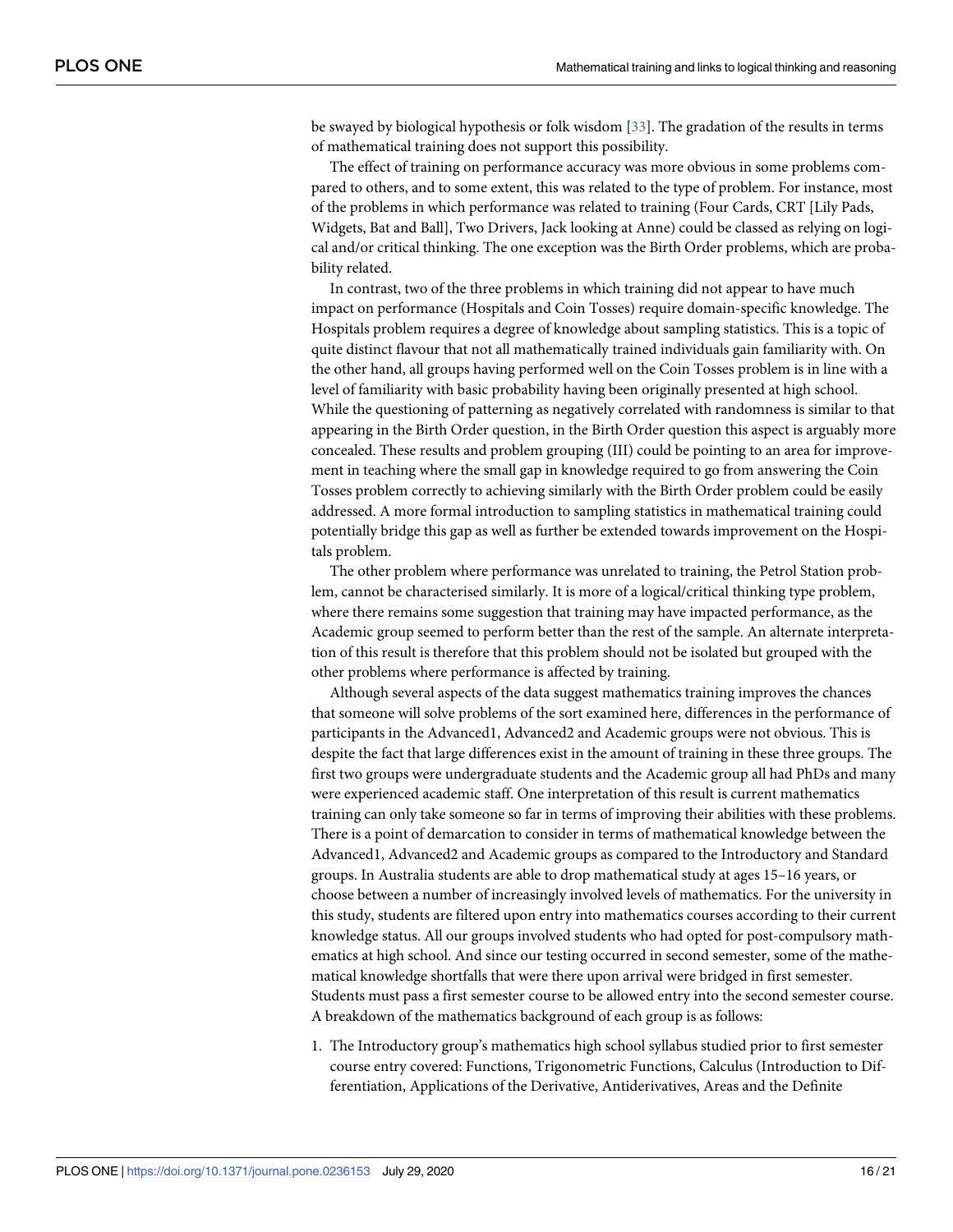Integral), Financial Mathematics, Statistical Analysis. The Introductory group then explored concepts in mathematical modelling with emphasis on the importance of calculus in their first semester of mathematical studies.

- 2. The Standard group's mathematics high school syllabus studied prior to first semester course entry covered: Functions, Trigonometric Functions, Calculus (Rates of Change, Integration including the method of substitution, trigonometric identities and inverse trigonometric functions, Areas and Volumes of solids of revolution, some differential equations), Combinatorics, Proof (with particular focus on Proof by Mathematical Induction), Vectors (with application to projectile motion), Statistical Analysis. In first semester their mathematical studies then covered a number of topics the Advanced1 group studied prior to gaining entrance at university; further details on this are given below.
- 3. The Advanced1 group's mathematics high school syllabus studied prior to first semester course entry covered: the same course content the Standard group covered at high school plus extra topics on Proof (develop rigorous mathematical arguments and proofs, specifically in the context of number and algebra and further develop Proof by Mathematical Induction), Vectors (3 dimensional vectors, vector equations of lines), Complex Numbers, Calculus (Further Integration techniques with partial fractions and integration by parts), Mechanics (Application of Calculus to Mechanics with simple harmonic motion, modelling motion without and with resistance, projectiles and resisted motion). The Standard group cover these topics in their first semester university studies in mathematics with the exclusion of further concepts of Proof or Mechanics. In first semester the Advanced1 group have built on their knowledge with an emphasis on both theoretical and foundational aspects, as well as developing the skill of applying mathematical theory to solve practical problems. Theoretical topics include a host of theorems relevant to the study of Calculus.

In summary, at the point of our study, the Advanced1 group had more knowledge and practice on rigorous mathematical arguments and proofs in the context of number and algebra, and more in-depth experience with Proofs by Induction, but the bulk of extra knowledge rests with a much deeper knowledge of Calculus. They have had longer experience with a variety of integration techniques, and have worked with a variety of applications of calculus to solve practical problems, including a large section on mechanics at high school. In first semester at university there has been a greater focus on theoretical topics including a host of theorems and associated proofs relevant to the topics studied. As compared to the Introductory and Standard groups, the Advanced1 group have only widened the mathematics knowledge gap since their choice of post-compulsory mathematics at high school. The Advanced2 group come directly from an Advanced1 cohort. And the Academics group would have reached the Advanced1 group's proficiency as part of their employment. So, are specific reasoning skills resulting from this level of abstract reasoning? Our findings suggest this should certainly be an area of investigation and links in interestingly with other research work. In studying one of the thinking tasks in particular (the Four Cards Problem) and its context of conditional inference more specifically, Inglis and Simpson [\[15\]](#page-20-0) found a clear difference between undergraduates in mathematics and undergraduates in other university disciplines, yet also showed a lack of development over first-year university studies on conditional inference measures. A follow up study by Attridge and Inglis [\[22\]](#page-21-0) then zeroed in on post-compulsory high school mathematical training and found that students with such training did develop their conditional reasoning to a greater extent than their control group over the course of a year, despite them having received no explicit tuition in conditional logic. The development though, whilst demonstrated as not being the result of a domain-general change in cognitive capacity or thinking disposition, and most likely associated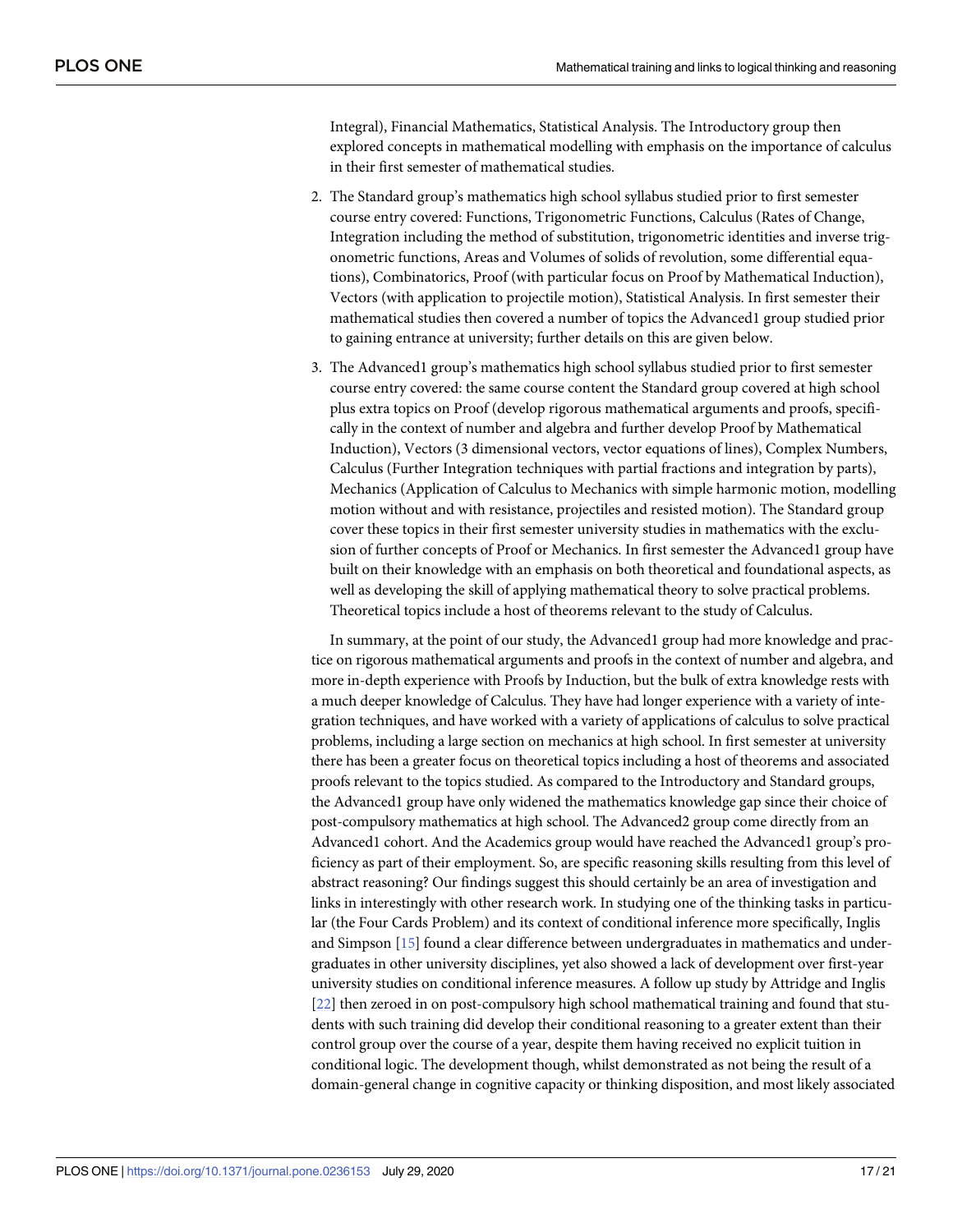<span id="page-18-0"></span>with the domain-specific study of mathematics, revealed a complex pattern of endorsing more of some inferences and less of others. The study here focused on a much broader problem set associated with logical and critical thinking and it too is suggestive of a more complex picture in how mathematics training may be contributing to problem solving styles. A more intricate pattern to do with the impact of mathematical training on problem solving techniques is appearing as required for consideration.

There is also a final interpretation to consider: that people in the Advanced 1, Advanced2 and Academic groups did not gain anything from their mathematics training in terms of their ability to solve these problems. Instead, with studies denying any correlation of many of these problems with what is currently measured as intelligence [\[30\]](#page-21-0), they might still be people of a particular intelligence or thinking disposition to start with, who have been able to use that intelligence to not only solve these problems, but also survive the challenges of their mathematics training.

That the CRT has been traditionally used as a measure of baseline thinking disposition and that performance has been found to be immutable across groups tested is of particular interest since our results show a clear possible training effect on these questions. CRT is tied with a willingness to engage in effortful thinking which presents as a suitable ability for training. It is beyond the scope of this study, but a thorough review of CRT testing is suggestive of a broader appreciation and better framework to understand thinking disposition, ability and potential ability.

Mathematical training appears associated with certain thinking skills, but there are clearly some subtleties that need to be extricated. The thinking tasks here add to the foundational results where the aim is for a firmer platform on which to eventually base more targeted and illustrative inquiry. If thinking skills can be fostered, could first year university mathematics teaching be improved so that all samples from that group reach the Advanced1 group level of reasoning? Do university mathematics courses become purely about domain-specific knowledge from this point on? Intensive training has been shown to impact the brain and cognition across a number of domains from music [\[34\]](#page-21-0), to video gaming [\[35\]](#page-21-0), to Braille reading [[36](#page-21-0)]. The hypothesis that mathematics, with its highly specific practice, fits within this list remains legitimate, but simply unchartered. With our current level of understanding it is worth appreciating the careful wording of the NYU Courant Institute on 'Why Study Math?' where there is no assumption of causation: "Mathematicians need to have good reasoning ability in order to identify, analyze, and apply basic logical principles to technical problems." [[37](#page-21-0)].

#### **Limitations**

One possible limitation of the current study is that the problems may have been too easy for the more advanced people, and so we observed a ceiling effect (i.e., some people obtained 100% correct on all problems). This was most obvious in the Advanced1, Advanced2 and Academic groups. It is possible that participants in these groups had developed logical and critical thinking skills throughout their mathematical training that were sufficient to cope with most of the problems used in this study, and so this would support the contention that training in mathematics leads to the development of logical and critical thinking skills useful in a range of domains. Another interpretation is that participants in these groups already possessed the necessary thinking skills for solving the problems in this study, which is why they are able to cope with the material in the advanced units they were enrolled in, or complete a PhD in mathematics and hold down an academic position in a mathematics department. This would then suggest that training in mathematics had no effect on abstract thinking skills—people in this study possessed them to varying extents prior to their studies. This issue might be settled in a future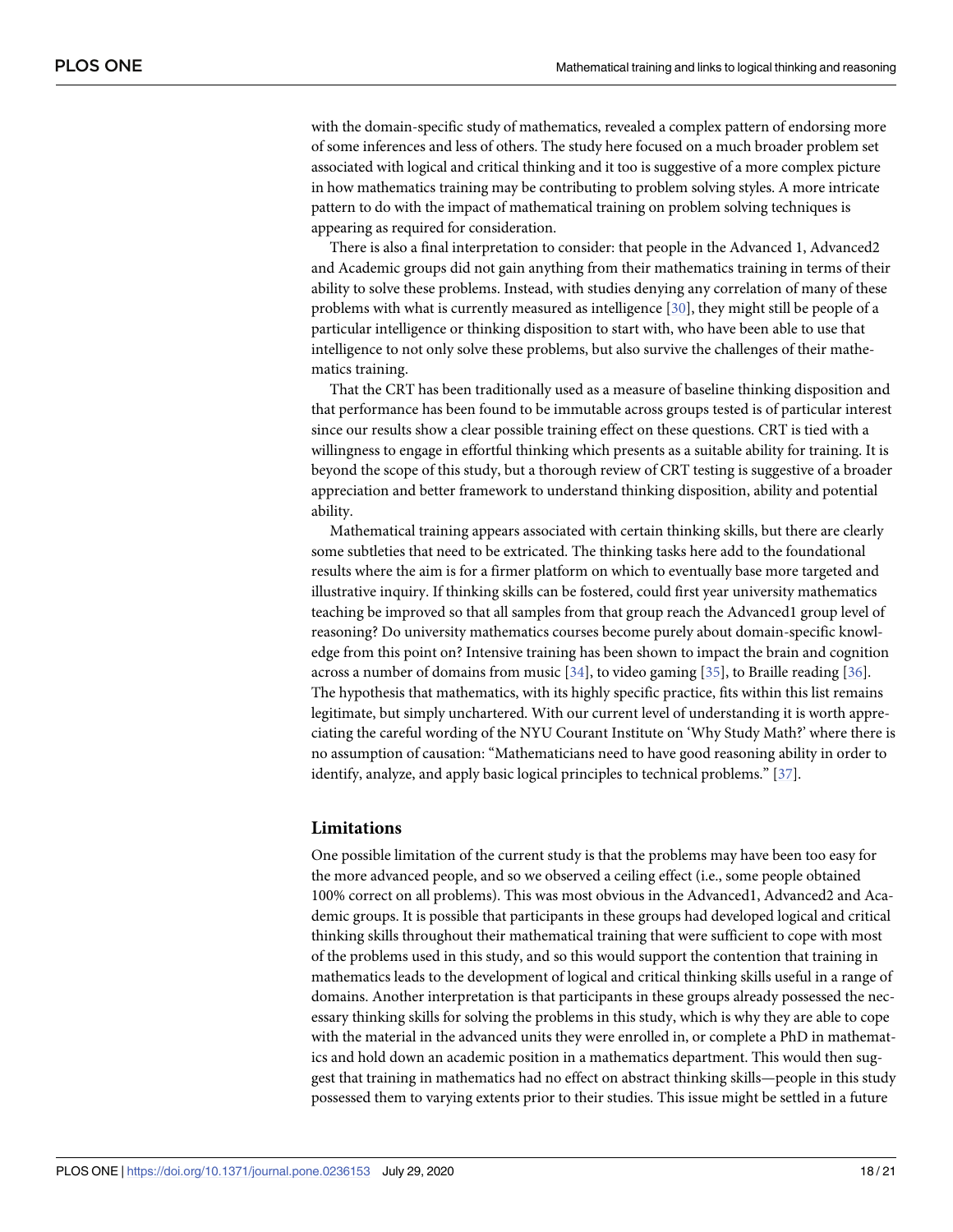<span id="page-19-0"></span>study that used a greater number of problems of varying difficulties to maximise the chances of finding a difference between the three groups with the most amount of training. Alternatively, a longitudinal study that followed people through their mathematics training could determine whether their logical and critical thinking abilities changed throughout their course.

A further limitation of the study may be that several of the reasoning biases examined in this study were measured by only one problem each (i.e., Four Cards Problem, Two Drivers, Petrol Station, Jack looking at Anne). A more reliable measure of these biases could be achieved by including more problems that tap into these biases. This would, however, increase the time required of participants during data collection, and in the context of this study, would mean a different mode of testing would likely be required.

# **Conclusion**

Broad sweeping intuitive claims of the transferable skills endowed by a study of mathematics require evidence. Our study uniquely covers a wide range of participants, from limited mathematics training through to research academics in the mathematical sciences. It furthermore considered performance on 11 well-studied thinking tasks that typically elude participants in psychological studies and on which results have been uncorrelated with general intelligence, education levels and other demographic information [[15,](#page-20-0) [16](#page-20-0), [30\]](#page-21-0). We identified different performances on these tasks with respect to different groups, based on level of mathematical training. This included the CRT which has developed into a method of measuring baseline thinking disposition. We identified different distributions of types of errors for the mathematically trained. We furthermore identified a performance threshold that exists in first year university for those with high level mathematics training. This study then provides insight into possible changes and adjustments to mathematics courses in order for them to fulfil their advertised goal of reaching improved rational and logical reasoning for a higher number of students.

It is central to any education program to have a clear grasp of the nature of what it delivers and how, but arguably especially so for the core discipline that is mathematics. In 2014 the Office of The Chief Scientist of Australia released a report "Australia's STEM workforce: a survey of employers" where transferable skills attributed to mathematics were also ones that employers deemed as part of the most valuable [[38](#page-21-0)]. A better understanding of what mathematics delivers in this space is an opportunity to truly capitalise on this historical culturecrossing subject.

# **Supporting information**

**S1 [Data](http://www.plosone.org/article/fetchSingleRepresentation.action?uri=info:doi/10.1371/journal.pone.0236153.s001).** (XLSX)

# **Acknowledgments**

The authors would like to thank Jacqui Ramagge for her proof reading and input, as well as support towards data collection.

# **Author Contributions**

**Conceptualization:** Clio Cresswell, Craig P. Speelman.

**Data curation:** Clio Cresswell, Craig P. Speelman.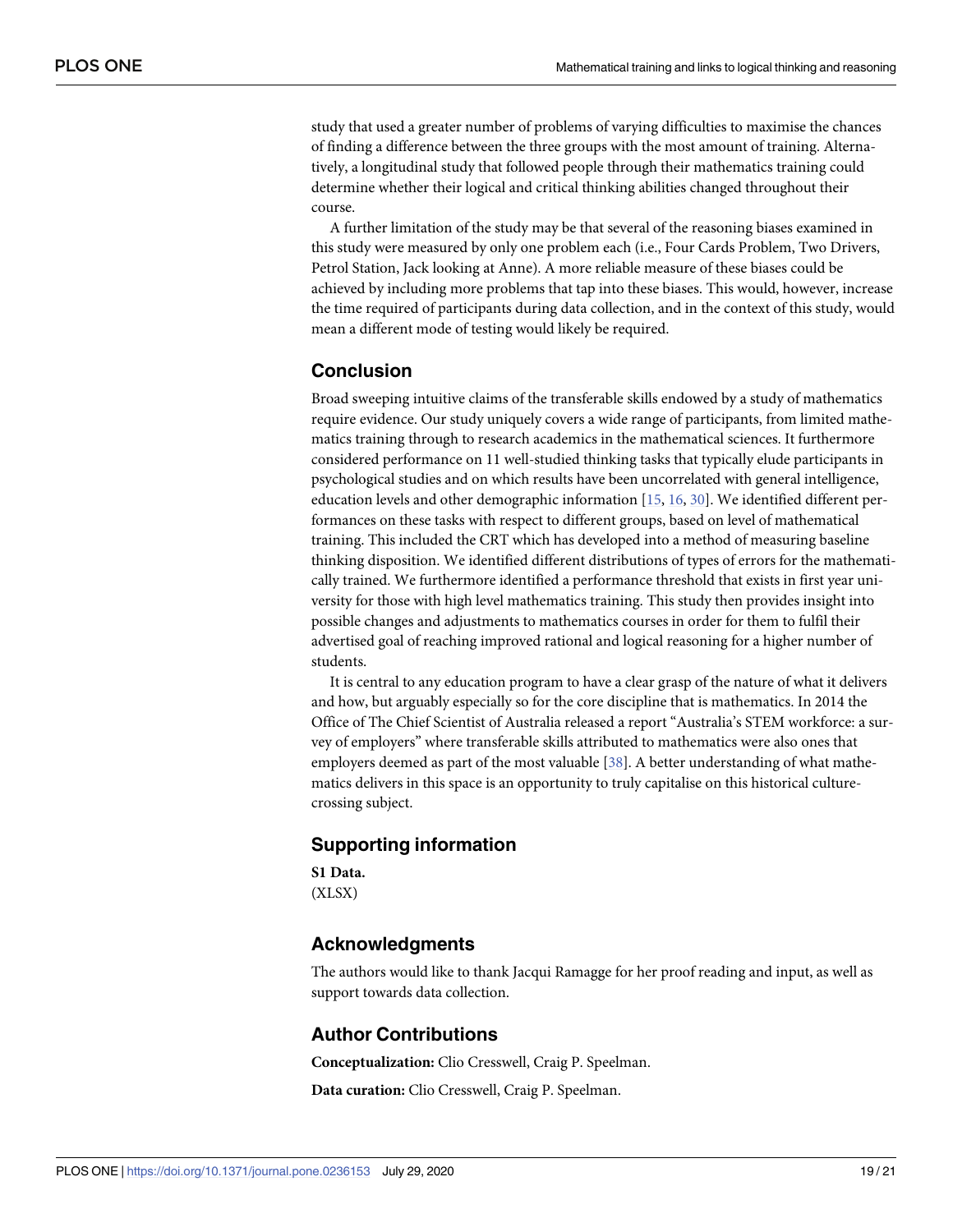<span id="page-20-0"></span>**Formal analysis:** Clio Cresswell, Craig P. Speelman.

**Investigation:** Clio Cresswell, Craig P. Speelman.

**Methodology:** Clio Cresswell, Craig P. Speelman.

**Project administration:** Clio Cresswell.

**Resources:** Clio Cresswell.

**Writing – original draft:** Clio Cresswell, Craig P. Speelman.

**Writing – review & editing:** Clio Cresswell, Craig P. Speelman.

#### **References**

- **[1](#page-1-0).** Smith A. Making mathematics count: The report of Professor Adrian Smith's inquiry into post-14 mathematics education. 2004. London: The Stationery Office.
- **[2](#page-2-0).** AMSI, Vision for a Maths Nation. 2015. <http://amsi.org.au/publications/a-vision-for-a-maths-nation/>
- **[3](#page-2-0).** British Columbia [Internet]. Mathematics; Goals and Rationale. 2016 [cited 2019 Dec 5]. [https://](https://curriculum.gov.bc.ca/curriculum/mathematics/core/goals-and-rationale) [curriculum.gov.bc.ca/curriculum/mathematics/core/goals-and-rationale](https://curriculum.gov.bc.ca/curriculum/mathematics/core/goals-and-rationale)
- **[4](#page-2-0).** Monash University [Internet]. Mathematical Sciences. 2019 [cited 2019 Jul 30]. [https://www.monash.](https://www.monash.edu/science/schools/mathematical-sciences/current) [edu/science/schools/mathematical-sciences/current](https://www.monash.edu/science/schools/mathematical-sciences/current).
- **[5](#page-2-0).** The University of Sydney [Internet]. MATH1014. 2017 [cited 2019 Dec 5]. [http://www.maths.usyd.edu.](http://www.maths.usyd.edu.au/u/UG/TU/YR1ADMIN/r/MATH1014.pdf) [au/u/UG/TU/YR1ADMIN/r/MATH1014.pdf.](http://www.maths.usyd.edu.au/u/UG/TU/YR1ADMIN/r/MATH1014.pdf)
- **[6](#page-2-0).** The University of Sydney [Internet]. MATH2965. 2016 [cited 2016 Dec 12]. [http://www.maths.usyd.edu.](http://www.maths.usyd.edu.au/u/UG/IM/MATH2965/) [au/u/UG/IM/MATH2965/](http://www.maths.usyd.edu.au/u/UG/IM/MATH2965/)
- **[7](#page-2-0).** The University of Sydney [Internet]. MATH3066. 2017 [cited 2017 Dec 8]. [http://www.maths.usyd.edu.](http://www.maths.usyd.edu.au/u/UG/SM/MATH3066/r/2017info3066.pdf) [au/u/UG/SM/MATH3066/r/2017info3066.pdf.](http://www.maths.usyd.edu.au/u/UG/SM/MATH3066/r/2017info3066.pdf)
- **[8](#page-2-0).** Cambridge University [Internet]. Mathematical Tripos. 2019 [cited 2019 Jul 30]. [https://www.maths.](https://www.maths.cam.ac.uk/undergrad/course/transferable_skills) [cam.ac.uk/undergrad/course/transferable\\_skills](https://www.maths.cam.ac.uk/undergrad/course/transferable_skills).
- **[9](#page-2-0).** Speelman CP, Kirsner K. Beyond the learning curve: The construction of mind. Oxford: Oxford University Press; 2005.
- **[10](#page-2-0).** Fadel C. Mathematics for the 21<sup>st</sup> Century: What Should Students Learn? Boston, Massachusetts: Center for Curriculum Redesign; 2014.
- **[11](#page-2-0).** Inglis M, Simpson A. Heuristic biases in mathematical reasoning. In: Chick HL, Vincent JL, editors. Proceedings of the 29th Conference of the International Group for the Psychology of Mathematics Education. Melbourne: PME; 2005. p. 177–84.
- **[12](#page-2-0).** Manktelow KI. Reasoning and Thinking. UK: Psychology Press; 1999.
- **[13](#page-2-0).** Wason P. Reasoning about a rule. Quarterly Journal of Experimental Psychology. 1968; 20: 273–81. <https://doi.org/10.1080/14640746808400161> PMID: [5683766](http://www.ncbi.nlm.nih.gov/pubmed/5683766)
- **[14](#page-3-0).** Inglis M, Attridge N. Does mathematical study develop logical thinking? Testing the theory of formal discipline. London: World Scientific Publishing Europe Ltd; 2016.
- **[15](#page-3-0).** Inglis M, Simpson A. Conditional inference and advanced mathematical study: further evidence. Educational Studies in Mathematics. 2009; 72: 185–98.
- **[16](#page-3-0).** Frederick S. Cognitive reflection and decision making. Journal of Economic Perspectives. 2005; 19: 25–42.
- **[17](#page-4-0).** Bago B. & De Neys W. (2019). The smart system 1: Evidence for the intuitive nature of correct responding on the bat-and-ball problem. Thinking & Reasoning, 25(3), 257–299. [https://doi.org/10.1080/](https://doi.org/10.1080/13546783.2018.1507949) [13546783.2018.1507949](https://doi.org/10.1080/13546783.2018.1507949)
- **[18](#page-4-0).** Thompson V.A., Pennycook G., Trippas D. & Evans J.St.B.T. (2018). Do smart people have better intuitions? Journal of Experimental Psychology: General, 147(7), 945–961. [https://doi.org/10.1037/](https://doi.org/10.1037/xge0000457) [xge0000457](https://doi.org/10.1037/xge0000457) PMID: [29975089](http://www.ncbi.nlm.nih.gov/pubmed/29975089)
- **[19](#page-4-0).** Alós-Ferrer C, Garagnani M, Hügelschäfer S. Cognitive reflection, decision biases, and response times. Frontiers in Psychology. 2016; 7: 1402. <https://doi.org/10.3389/fpsyg.2016.01402> PMID: [27713710](http://www.ncbi.nlm.nih.gov/pubmed/27713710)
- **20.** Toplak ME, West RF, Stanovich KE. The Cognitive Reflection Test as a predictor of performance on heuristics-and-biases tasks. Memory & Cognition. 2011; 39: 1275–89.